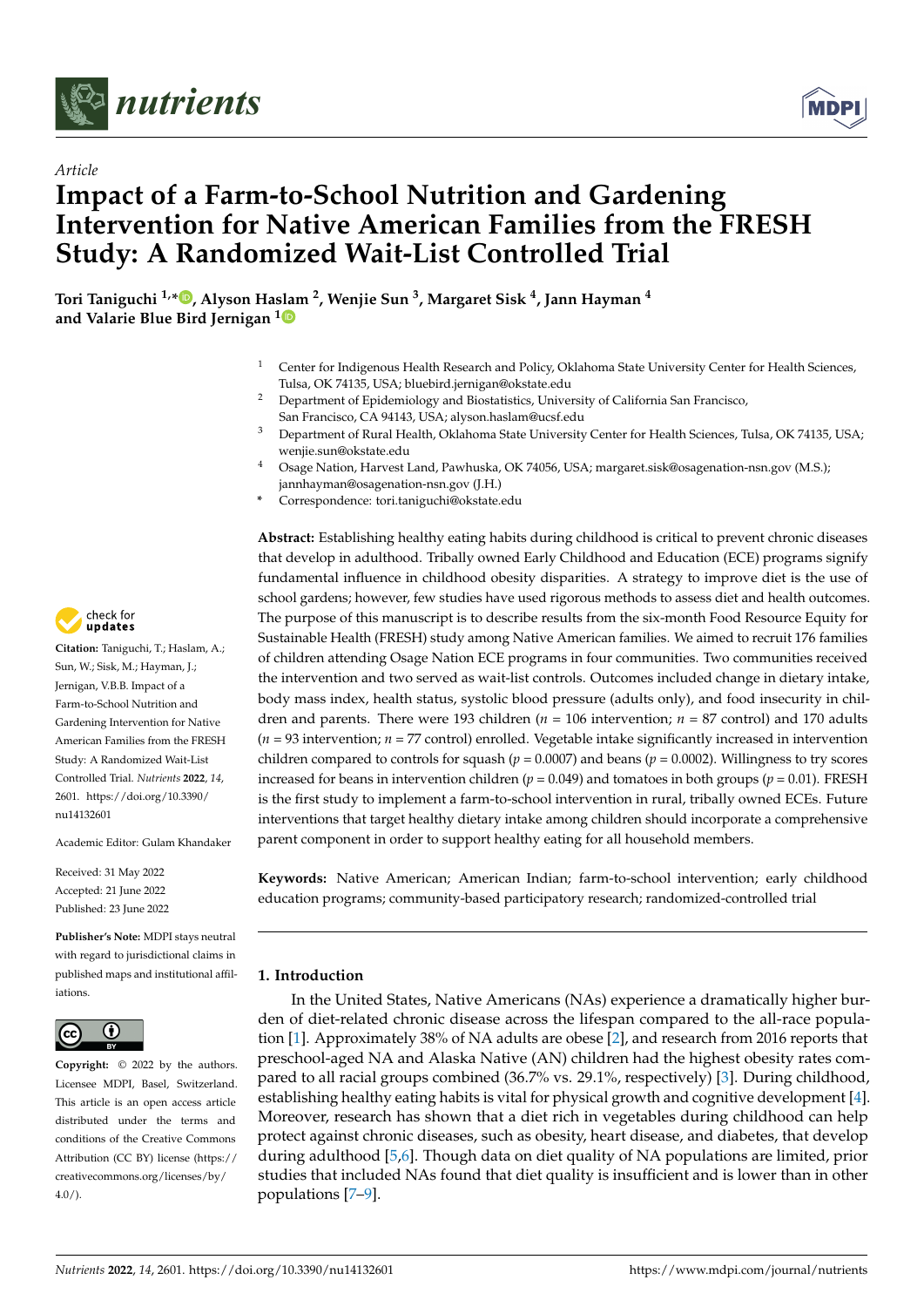Preschool-aged children consume almost half of their daily calories at school, which is an important setting for food environment interventions [\[10\]](#page-12-8). Childcare-based interventions are effective in improving nutrition behaviors among children [\[11\]](#page-12-9) and are recognized as a vital influence on learned eating behaviors [\[12\]](#page-12-10). However, most of these nutrition programs have been implemented in urban schools [\[11,](#page-12-9)[13\]](#page-12-11), and little is known about school-based interventions among rural NA communities. Tribally owned and operated Early Childhood and Education (ECE) programs offer preschool-aged children around two snacks and two meals per day and signify a vital organizational influence on childhood obesity disparities [\[14\]](#page-12-12). Therefore, ECEs can serve as an essential location to provide healthy eating interventions for NA children [\[14\]](#page-12-12).

School gardens are a common strategy to increase fruit and vegetable intake in all grades [\[15\]](#page-12-13), including ECE programs [\[16\]](#page-12-14); however, limited studies have used rigorous methodological designs to assess their impact on diet quality and health outcomes [\[14\]](#page-12-12). A systematic review on garden-based interventions among preschoolers found that only four studies assessed fruit and vegetable intake [\[17\]](#page-12-15), and only one has been conducted among NA youth. Results from this study found that increases in preferences for vegetables were significant, but intake was not [\[18\]](#page-12-16). To our knowledge, there are no studies that address vegetable intake and health outcomes among NA children in ECE programs using a multi-level method, targeting the individual, family, and community.

Using a community-based participatory research (CBPR) approach [\[19\]](#page-12-17), we partnered with the Osage Nation to implement the Food Resource Equity and Sustainability for Health (FRESH) study, a culturally based farm-to-school intervention to increase vegetable intake among NA children and their families. The intervention was implemented within Osage Nation ECEs. The aim of this manuscript is to describe the FRESH intervention results, including changes in dietary intake (primary aim), body mass index (BMI), systolic blood pressure (adults only), health status, and food insecurity (secondary aims) among Osage Nation families.

#### **2. Materials and Methods**

#### *2.1. Trial Design*

The six-month FRESH study employed a randomized wait-list controlled trial design with treatment condition assigned at the community level (Figure [1\)](#page-2-0). The design and methods of the FRESH study have been published in detail elsewhere [\[14\]](#page-12-12). In summary, our tribal-university partnership recruited NA families of children attending Osage Nation ECE programs in four communities to assess individual-level changes on children and adults. Two communities ( $n = 5$  ECEs) received the intervention and two communities ( $n = 4$  ECEs) served as wait-list controls. We randomized by community instead of ECE program to avoid crossover due to geographical proximity to members of the other study group.

#### *2.2. Participant Recruitment*

The FRESH Leadership Committee included four university researchers and 13 Osage Nation employees from the health, education, language, agriculture, and government divisions and led all aspects of the study. University researchers set up tables in ECE programs during school orientation, back-to-school nights, and during child drop-off/pickup to notify parents about the study and invite them to participate [\[14\]](#page-12-12). ECE staff also contacted parents to notify them about the study. FRESH study flyers that promoted the study were shared through children's backpacks and parent mailings. Flyers were also posted in classrooms around the schools.

Adults at least 18 years old who met the following inclusion criteria were eligible to participate in the study: (1) one or more family member(s) in the household identified as NA; (2) one or more child(ren) between the ages of three and six years enrolled at an Osage Nation ECE program; (3) planned to reside in Osage Nation for nine months or more; and (4) one or more adult family member(s) willing to engage in monthly family nights at the school. Children were eligible if they were between the ages of three and six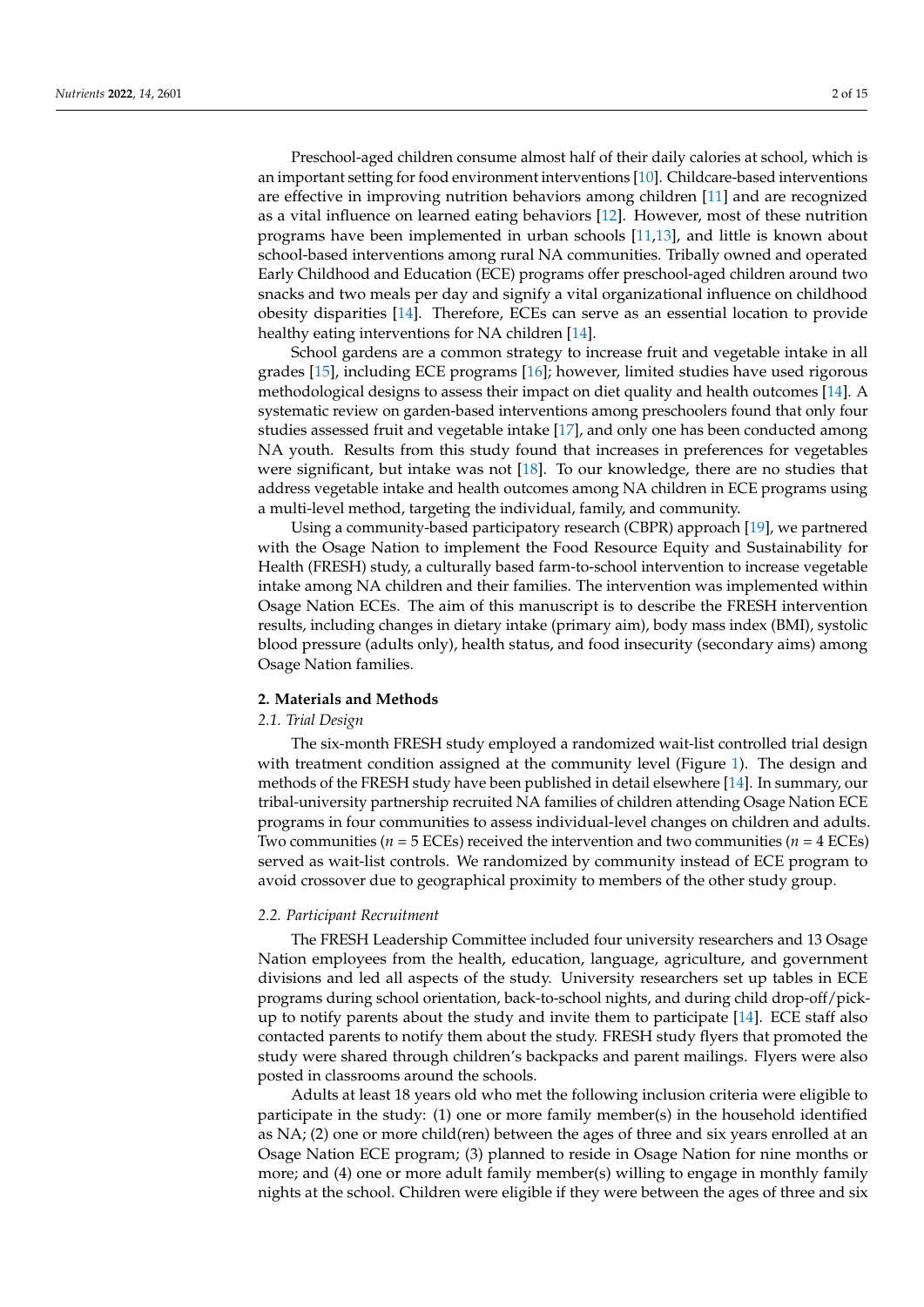years old, enrolled in a participating ECE program, and were a household family member of an eligible adult. Adults that were interested in the study were screened and enrolled in the study if all inclusion criteria were met. Baseline data collection was then scheduled *In the chang* **2** and and children. After baseline data collection, study parents were informed which treatment group they were in.

<span id="page-2-0"></span>

Figure 1. FRESH study community randomization, recruitment, and data collection in Osage Nation of Oklahoma.

Written informed consent was obtained for all adults and adults gave written assent for their child(ren). All study materials were co-developed, reviewed, and approved by the Osage Nation Congress and the Oklahoma State University Center for Health Sciences mentuminal Neview Doard. Institutional Review Board.

# 2.3. FRESH Intervention Description

Three main components encompass this multi-level, randomized controlled trial: (1) a farm-to-school nutrition and garden curriculum (primary intervention); (2) an online and in-person hybrid parent curriculum (passive component); and (3) farm-to-school menu modifications at the participating ECEs.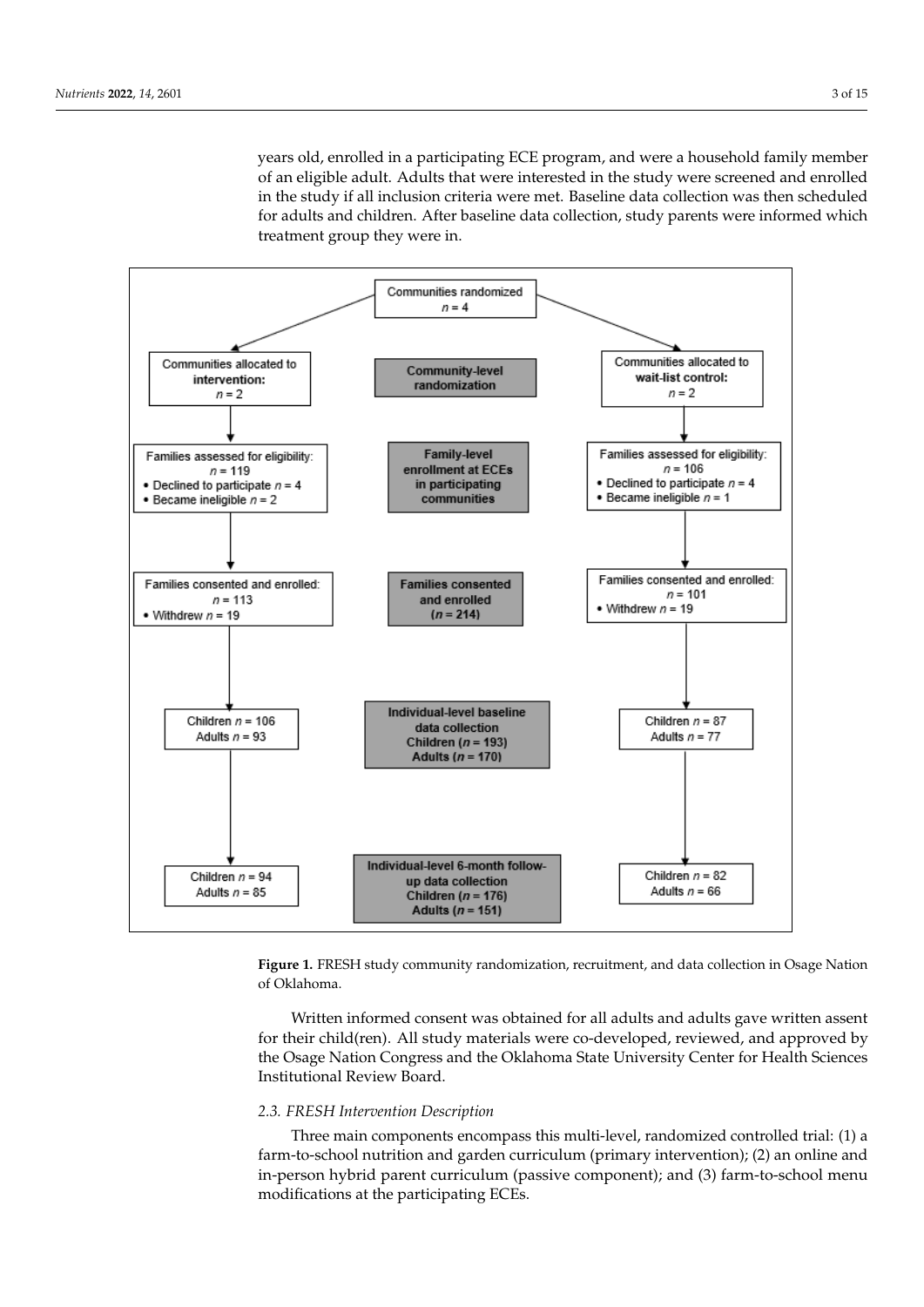#### 2.3.1. Farm-to-School Nutrition and Gardening Curriculum

This intervention component sought to increase vegetable intake among children in the ECE programs. We collaborated with the Leadership Committee and Osage Nation ECE program site managers, teachers, cooks, and staff at the tribal farm (Harvest Land) to determine which produce was of interest and available for the study. Since the climate in Oklahoma is unpredictable during the intervention months, ranging from cold, icy winters to a warm, wet spring, we utilized the farm and supplemented any produce they were unable to grow from a local supermarket. More details regarding the tribal farm are described elsewhere [\[14\]](#page-12-12).

The farm-to-school nutrition and gardening curriculum was adapted for NA children from two curricula: (1) Early Sprouts [\[20\]](#page-13-0); and (2) Watch Me Grow [\[21\]](#page-13-1). More details regarding how we adapted the curriculum are described elsewhere [\[12\]](#page-12-10). The FRESH farmto-school nutrition and gardening curriculum included knowledge, reading, gardening, and indoor and outdoor sensory activities, comprised of three themes that were taught for five weeks each: (1) Harvest (weeks 1–5); (2) Explore (weeks 6–10); and (3) Sprout (weeks 11–15). The focus of the curriculum was on six target vegetables: tomatoes, bell peppers, spinach, squash, butter beans, and carrots. The weekly curriculum for each theme included a reading activity (e.g., circle time or reading a book; Theme 1 only), indoor and outdoor sensory activity, and cooking activity, which included a take-home recipe kit. The intended duration for each activity varied: 5–30 min for reading activities, up to 60 min for indoor and outdoor sensory activities, and up to 75 min for cooking activities. All weekly lessons were assembled in a handbook and distributed to intervention teachers for implementation. Garden beds for the outdoor sensory activities and cooking activities were built and maintained by the Harvest Land farm staff at Osage Nation. All intervention children also took home a family recipe kit, including ingredients and a recipe to repeat the cooking activity with their family to increase exposure to the vegetables.

#### 2.3.2. Parent Curriculum

Although the FRESH study did not directly intervene upon dietary intake of parents, we did include a passive online and in-person hybrid parent curriculum, adapted from the Choose Health LA's Healthy Parenting Workshops [\[22\]](#page-13-2), with components from the First Nations Development Institute's Food Sovereignty Assessment Tool [\[23\]](#page-13-3) and the Grassroots International's Food for Thought and Action curriculum [\[24\]](#page-13-4). The online curriculum comprised of 12 short video modules focused on providing parents with strategies to support their children in eating healthier foods and included healthy lifestyle education and healthy parenting practices [\[25\]](#page-13-5). The in-person component included three in-person family night workshops that focused on food sovereignty in the community and community capacity building for health. More details regarding the adaptation of the parent curriculum are described elsewhere [\[25\]](#page-13-5).

#### 2.3.3. Menu Modifications

The last component included menu modifications at the ECE programs. Further description of the menu modifications from the FRESH study can be found elsewhere [\[26](#page-13-6)[–28\]](#page-13-7). In short, fresh vegetables from Osage Nation's Harvest Land farm were harvested and delivered to the ECEs to be incorporated into the ECE menus. The menus were modified to achieve best practices established by the Child and Adult Care Food Program (CACFP), which included more vegetables and fruits as snacks, replacing whole grains for refined grains, reducing fried foods, and removing sugar-sweetened beverages. The menus included the six target vegetables from the farm-to-school curriculum provided from the Osage Nation farm two times weekly and provided to the children in meals or offered as snacks within each menu cycle.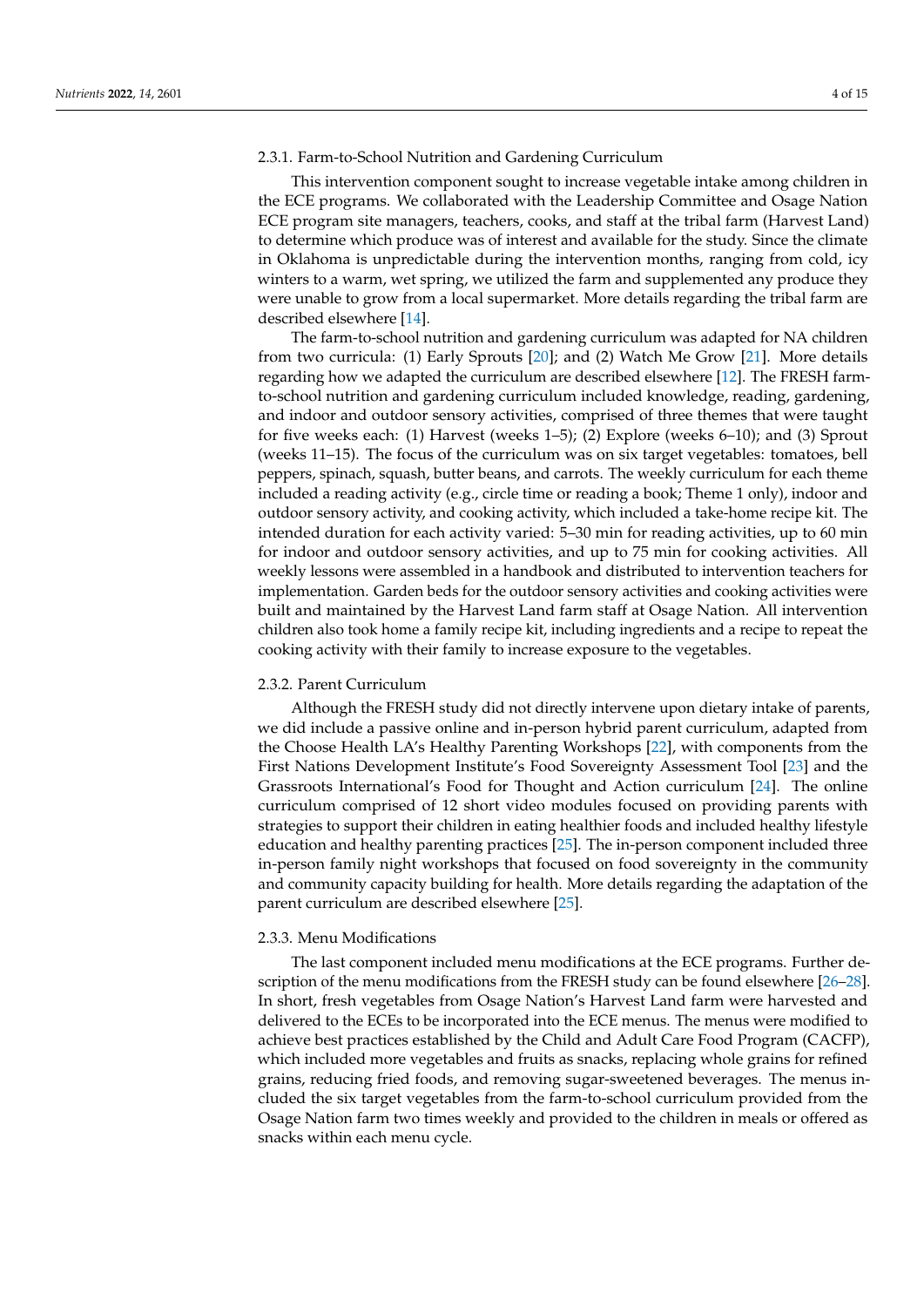#### *2.4. Trainings*

Teachers in both intervention and control ECE programs received two trainings before the FRESH intervention. The first was a responsive feeding training, focusing on using "best practices" around stimulating children to try vegetables and fruits. The second training was an orientation to the FRESH farm-to-school nutrition and gardening curriculum. More information regarding teacher trainings is described in other publications [\[14,](#page-12-12)[26](#page-13-6)[–28\]](#page-13-7).

#### *2.5. Process Evaluations*

We administered weekly process evaluations to assess adherence to the FRESH farmto-school nutrition and gardening curriculum. The web-based survey was emailed weekly to teachers in the intervention ECE programs. We based the questions on the three themes and three activities (reading, sensory, and cooking) from the curriculum, which included a range of 8–10 quantitative and qualitative questions [\[12\]](#page-12-10). Questions included activity completion (yes or no), duration of activity (in minutes), objectives met for each activity, and a section for any comments or feedback about the weekly lesson. Teachers also indicated whether the children enjoyed, were neutral, or disliked the recipe of the week in the cooking activity section.

Fidelity was assessed by calculating the percentage of classrooms that completed each activity and was based on previous process evaluations; low fidelity (0–49%), moderate fidelity (50–74%), and high fidelity (75–100%) [\[29](#page-13-8)[,30\]](#page-13-9). Results from the FRESH process evaluations showed high fidelity for each activity: 100% for the reading activities, 84.6–100% for the sensory activities, and 76.9–100% for the cooking activities [\[12\]](#page-12-10).

#### *2.6. Data Collection and Measures*

Baseline assessments were conducted for individual-level measures on children and adults before the intervention. The intervention lasted during the spring school semester of 2018. Follow-up measures of individual-level outcomes were assessed immediately after the intervention. The primary aim was to improve dietary intake among NA children and parents. As a secondary aim, we assessed BMI, systolic blood pressure (adults only), health status, and household food insecurity among children and parents.

#### 2.6.1. Demographics

Children and adult's age, gender, and racial/ethnic background (participants could select more than one) were assessed. In adults, we also assessed marital status, annual household income, educational attainment, employment, use of public assistance programs (e.g., Temporary Assistance for Needy Families, Supplemental Nutrition Assistance Program (SNAP), and Supplemental Security Income), number of children under the age of 18 years that live in the same household, and relationship to enrolled child(ren).

#### 2.6.2. Dietary Intake

Dietary intake for children was assessed by measuring the consumption of the six target vegetables in the FRESH farm-to-school curriculum using the weighed plate waste method [\[31\]](#page-13-10) to assess objective levels of vegetable consumption. During the plate waste administration, we also assessed preference, or willingness to try, target vegetables. Trained researchers rated each child's interaction with each target vegetable using a five-point checklist to measure observed willingness to try [\[32\]](#page-13-11). The rating options were: (0) Did not remove vegetable from box, (1) removed food, but did not bring to nose/mouth, (2) removed food and brought to nose/mouth, but did not put food in mouth, (3) put food in mouth, but did not swallow food (including taking a bite and spitting it out or licking an item), (4) put food in mouth and swallowed [\[32\]](#page-13-11). More information regarding the child food consumption methods is provided elsewhere [\[33\]](#page-13-12).

Dietary intake for adults was evaluated using the National Cancer Institute's Automated Self-Administered 24 h Recall [\[34\]](#page-13-13). Recalls were obtained either in-person or via phone by trained university staff. Recall data were used to estimate mean intake of total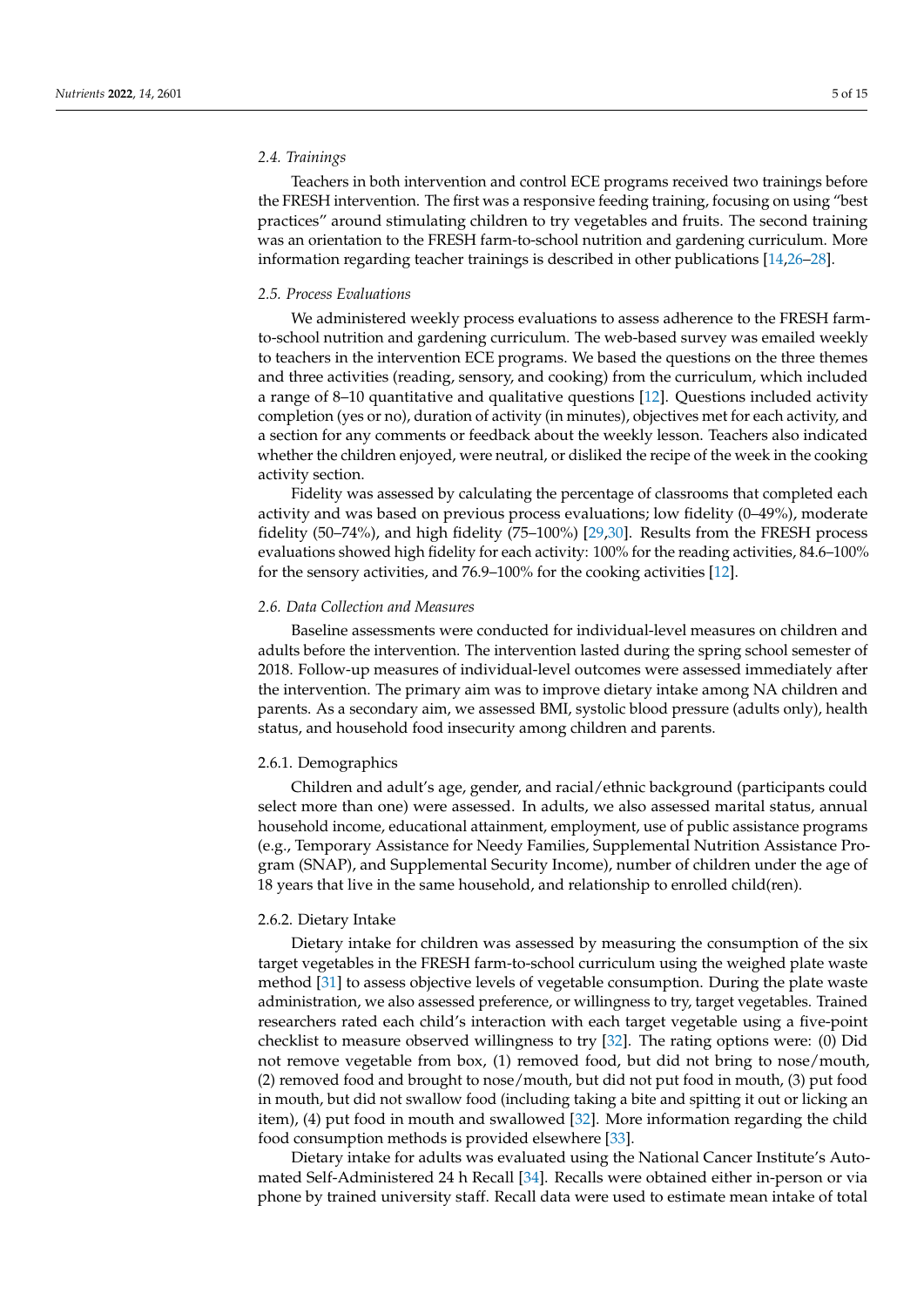energy (kcals), total sugar (grams), total fats (grams), total fruits (cup equivalents), and total vegetables (cup equivalents) between intervention and control groups. We also used the 7-item Fruit and Vegetables (F/V) Behavior Checklist [\[35](#page-13-14)[,36\]](#page-13-15) to assess combined fruit and vegetable intake in cups per day.

#### 2.6.3. Biometrics and Health Status

BMI was assessed for both children and adults using measured height and weight. Weight was measured without shoes and in light clothing. Children's height and weight were converted to BMI percentiles using the Center for Disease Control and Prevention parameters [\[37\]](#page-13-16). Adult height and weight were used to calculate BMI by dividing weight in kilograms by height in meters squared. Adult participants were categorized according to CDC guidelines: (1) underweight (BMI < 18.5), (2) healthy weight (BMI = 18.5–24.9), (3) overweight (BMI = 25.0–29.9), and (4) obese (BMI  $\geq$  30.0).

Blood pressure was measured on adults only. We used a blood pressure protocol that required adults to first empty their bladder and sit quietly for five minutes with both feet flat on the ground before blood pressure measurements. Measurements were taken three times and an average was calculated using the last two measurements. Mean systolic blood pressure is reported at baseline and after completion of the intervention.

Self-reported health status was assessed in both adults and children (by adult proxy) with five response options ranging from "excellent" to "poor".

#### 2.6.4. Food Insecurity

To assess household food insecurity, we used the United States Department of Agriculture (USDA) 18-item Household Food Security Survey Module [\[38\]](#page-13-17). This survey instrument consists of 18 questions that assess quantitative and qualitative dimensions of the food supply in the household, such as behavioral and psychological responses. To calculate levels of food security, the number of confirmatory responses to the questions were totaled, counting "yes", "often", "sometimes", "almost every month", and "some months" as affirmative (score of 1). Answers consisting of "no", "never true", or "only 1 or 2 months" were given a score of 0. Consistent with USDA guidelines, a score of 0–1 indicates high food security, 2–3 indicates marginal food security, 3–7 indicates low food security, and 8–18 indicates very low food security.

#### *2.7. Statistical Analyses*

The primary outcome (dietary intake) was used to calculate the sample size. On the basis of power calculations, to detect a  $15-30$  g (SD = 34) difference in target vegetable consumption, the target sample size of children was 19–73 per treatment group (38–146 total). For adults, a target sample size of 168 per group (336 total) was estimated to detect a mean difference of 0.3 servings  $(SD = 1.2)$  of fruits and vegetables per day. For both calculations, 80% power and an alpha of 0.05 was set.

To compare baseline demographic variables between intervention and control arms, a chi-square test and Fisher's Exact test for categorical variables and an independent *t*-test for continuous variables were used. To compare difference in post-intervention outcomes between intervention and control arms, adjusted for baseline values, an analysis of covariance for continuous variables and Cochran–Mantel–Haenszel chi-squared test for categorical variables were used. All statistical analyses were performed using SAS version 9.4 [\[39\]](#page-13-18).

#### **3. Results**

#### *3.1. Demographics*

There was a total of 193 children ( $n = 106$  intervention;  $n = 87$  control) in the FRESH study (Figure [1\)](#page-2-0). Most (50.3%) were 4 years old; however, there was a slightly higher percentage of 3-year-olds and 5-year-olds in the control group compared to the intervention group ( $p = 0.001$ ; Table [1\)](#page-7-0). About 54.9% were female and most identified as NA/AN or white, with more intervention group children identifying as NA/AN compared to control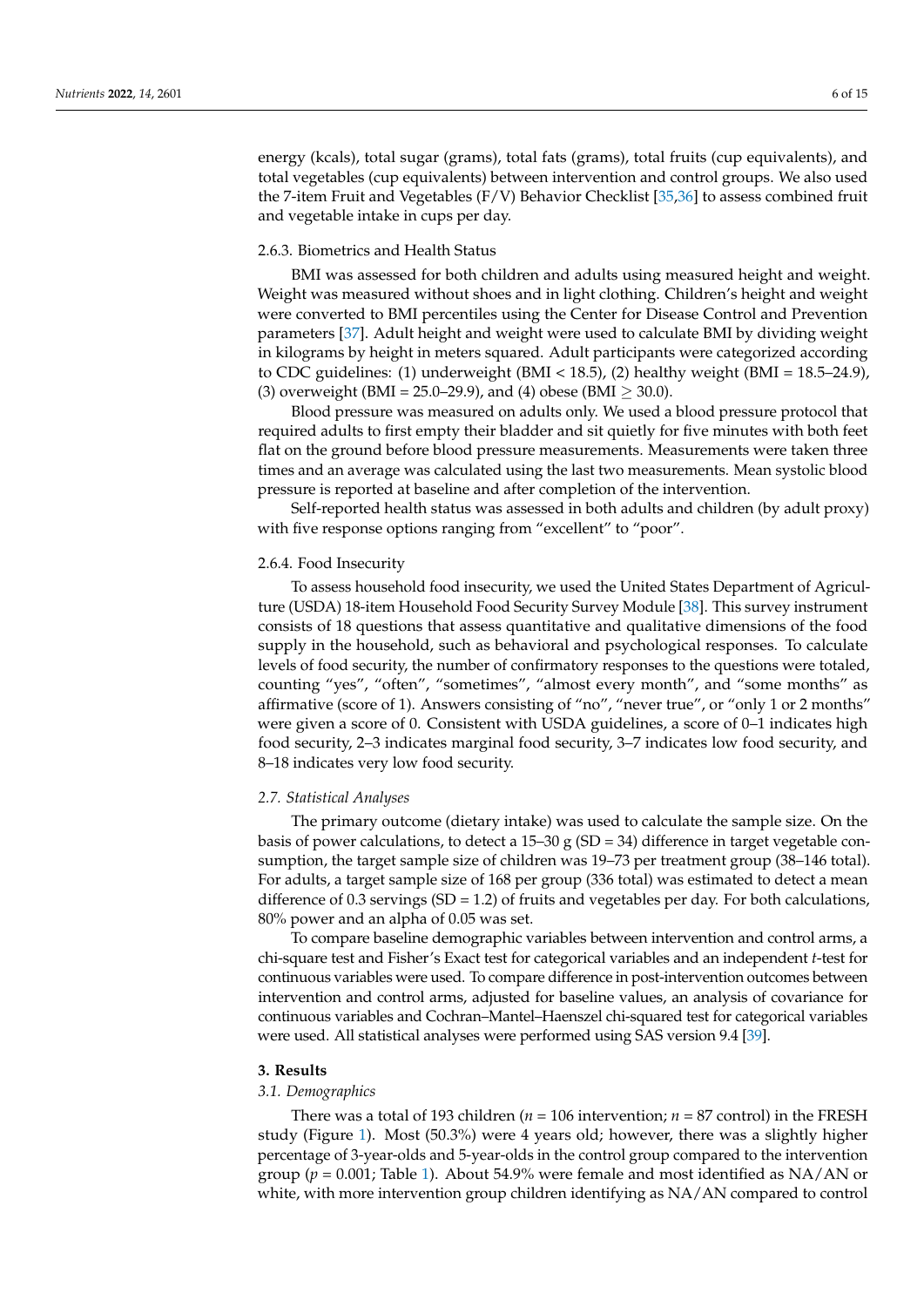group children (80.2% vs.  $63.2\%$ ;  $p = 0.01$ ) and more children in the control group compared to the intervention group identifying as white  $(59.8\% \text{ vs. } 27.4\%; p < 0.001)$ .

There was a total of 170 adults ( $n = 93$  intervention;  $n = 77$  control) in the study (Figure [1\)](#page-2-0). The mean age was 33.2 years, the majority were female (91.8%), and over 50% reported identified as NA/AN or white, with more intervention group adults identifying as NA/AN compared to the controls  $(66.7\% \text{ vs. } 44.2\%; p = 0.005)$  and more adults in the control group identifying as white compared to the intervention group (67.5% vs. 38.7%;  $p < 0.001$ ). Almost 70% reported being married/living with a partner, 35.3% received public assistance, and the mean number of children (<18 years old) living in the household was almost three. Annual household income differed significantly between groups (*p* < 0.001), with 40.9% of intervention group participants reporting household income of more than USD 50,000 and 53.5% of control group participants reporting household income of between USD 20,000 and 50,000. Education also differed significantly between the groups (*p* = 0.02), with 32.3% of adults in the intervention group receiving a college degree or higher and 51.9% of control participants having a high school degree or less/GED. More participants in the intervention group reported working full-time compared to the control group (64.6% vs. 48.2%, respectively). Most adults reported being a parent or step-parent of the child(ren) enrolled in the study (92.4%).

#### *3.2. Child Outcomes*

#### 3.2.1. Dietary Intake

Of the 193 children with baseline data, we were able to obtain follow-up data for 176  $(n = 94$  intervention;  $n = 82$  control). Loss to follow-up was 8.8% among children. At baseline, plate waste results were similar between the two groups for all six vegetables. There were significant increases in vegetable intake in the intervention group compared to the controls from baseline to follow-up for squash (−0.09 to 1.3 vs. 0.3 to −0.8, respectively; *p* = 0.0007) and beans (1.4 to 3.2 vs. 1.2 to 0.7; *p* = 0.0002, respectively; Table [2\)](#page-8-0). From baseline to follow-up, there were no significant differences in the intervention group compared to the control group for intake of tomatoes (5.6 to 6.7 vs. 4.4 to 5.4;  $p = 0.94$ ), carrots (13.4) to 11.5 vs. 11.5 to 10.2; *p* = 0.76), or spinach (1.4 to 1.9 vs. 1.4 to 1.9; *p* = 0.91). The intake of peppers increased in both intervention and control groups, although the difference in intake between the groups was not significant (2.4 to 4.9 vs. 1.3 to 2.6;  $p = 0.28$ ).

**Table 1.** Baseline characteristics for children and adults participating in the FRESH study.

| <b>Child Demographics</b>              |                   |                        |                  |                         |
|----------------------------------------|-------------------|------------------------|------------------|-------------------------|
|                                        | Overall $n = 193$ | Intervention $n = 106$ | Control $n = 87$ | $p$ -Value <sup>3</sup> |
| Age, $n$ (%)                           |                   |                        |                  | 0.001                   |
| 3                                      | 42(21.8)          | 18 (17.0)              | 24 (27.6)        |                         |
| 4                                      | 97 (50.3)         | 54 (50.9)              | 43 (49.4)        |                         |
| 5                                      | 41(21.2)          | 21(19.8)               | 20(23.0)         |                         |
| 6 or older                             | 13(6.7)           | 13(12.3)               | 0(0.0)           |                         |
| Gender, $n$ (%)                        |                   |                        |                  | 0.38                    |
| Male                                   | 87(45.1)          | 51(48.1)               | 36(41.4)         |                         |
| Female                                 | 106(54.9)         | 55(51.9)               | 51 (58.6)        |                         |
| Race/ethnicity $\frac{1}{n}$ , $n$ (%) |                   |                        |                  |                         |
| Native American or Alaska Native       | 140 (72.5)        | 85 (80.2)              | 55(63.2)         | 0.01                    |
| White/Caucasian                        | 81 (42.0)         | 29(27.4)               | 52(59.8)         | < 0.001                 |
| Asian or Pacific Islander              | 3(1.6)            | 2(1.9)                 | 1(1.1)           | 1.0                     |
| <b>Black or African American</b>       | 6(3.1)            | 2(1.9)                 | 4(4.6)           | 0.41                    |
| Hispanic/Latino                        | 14(7.3)           | 9(8.5)                 | 5(5.7)           | 0.58                    |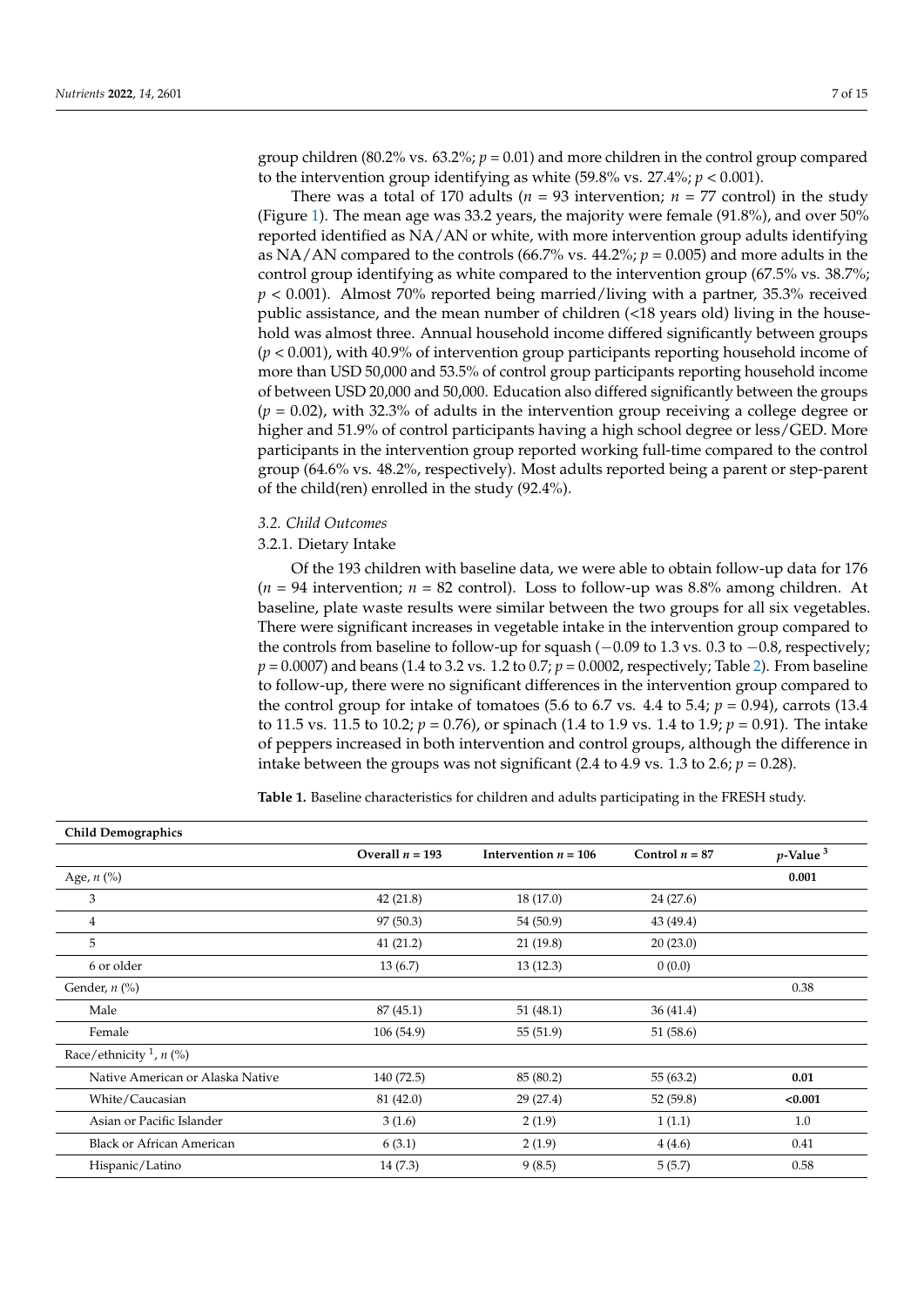<span id="page-7-0"></span>**Table 1.** *Cont.*

| <b>Adult Demographics</b>                        |                   |                       |                  |                         |
|--------------------------------------------------|-------------------|-----------------------|------------------|-------------------------|
|                                                  | Overall $n = 170$ | Intervention $n = 93$ | Control $n = 77$ | $p$ -Value <sup>4</sup> |
| Age, mean (SD)                                   | 33.2(7.1)         | 34.0(7.3)             | 32.2(6.8)        | 0.11                    |
| Gender, $n$ (%)                                  |                   |                       |                  | 0.64                    |
| Male                                             | 14(8.2)           | 9(9.7)                | 5(6.5)           |                         |
| Female                                           | 156 (91.8)        | 84 (90.3)             | 72 (93.5)        |                         |
| Race/ethnicity <sup>1</sup> , $n$ (%)            |                   |                       |                  |                         |
| Native American or Alaska Native                 | 96 (56.5)         | 62(66.7)              | 34 (44.2)        | 0.005                   |
| White/Caucasian                                  | 88 (51.8)         | 36 (38.7)             | 52 (67.5)        | < 0.001                 |
| Asian or Pacific Islander                        | 2(1.2)            | 1(1.1)                | 1(1.3)           | 1.00                    |
| <b>Black or African American</b>                 | 3(1.8)            | 1(1.1)                | 2(2.6)           | 0.87                    |
| Hispanic/Latino                                  | 6(3.5)            | 3(3.2)                | 3(3.9)           | 1.00                    |
| Married or living with partner, $n$ (%)          | 118 (69.4)        | 65 (69.9)             | 53 (68.8)        | 1.00                    |
| Receive public assistance $^{2}$ , $n$ (%)       | 60 (35.3)         | 27 (29.0)             | 33 (42.9)        | 0.09                    |
| Children < 18 years living in household, $n$ (%) | 2.8(1.4)          | 2.8(1.4)              | 2.7(1.4)         | 0.65                    |
| Annual household income, n (%)                   |                   |                       |                  | < 0.001                 |
| Less than \$20,000                               | 50(29.8)          | 24(25.8)              | 26 (34.7)        |                         |
| \$20,000-\$50,000                                | 71 (42.3)         | 31 (33.3)             | 40 (53.3)        |                         |
| More than \$50,000                               | 47 (28.0)         | 38 (40.9)             | 9(12.0)          |                         |
| Education, $n$ (%)                               |                   |                       |                  | 0.02                    |
| High school degree or less/GED                   | 77 (45.3)         | 37 (39.8)             | 40 (51.9)        |                         |
| Some college or technical school                 | 52(30.6)          | 26(28.0)              | 26(33.8)         |                         |
| College degree or higher                         | 41(24.1)          | 30(32.3)              | 11(14.3)         |                         |
| Work full-time, $n$ (%)                          | 90(56.2)          | 60(64.6)              | 37(48.2)         | 0.04                    |
| Relationship to child participant, $n$ (%)       |                   |                       |                  | 0.25                    |
| Parent or step-parent                            | 157 (92.4)        | 83 (88.3)             | 75 (94.9)        |                         |
| Grandparent                                      | 10(5.9)           | 8(8.5)                | 3(3.8)           |                         |
| Aunt or Uncle                                    | 1(0.6)            | 0(0.0)                | 1(1.3)           |                         |
| Other                                            | 2(1.2)            | 2(2.1)                | 0(0.0)           |                         |

 $<sup>1</sup>$  Participants responded to multiple race categories.  $<sup>2</sup>$  Includes tribal government, federal government, state</sup></sup> government (excluding casino or "oil payments"), or the state or local welfare office. <sup>3</sup> Chi-square using Fisher's Exact test to compare characteristics between intervention and control group. <sup>4</sup> Chi-square or *t*-test to compare characteristics between intervention and control group. Bold denotes significant *p*-value < 0.05.

Willingness to try results were not significantly different between the two groups at baseline for all six vegetables. There were significant increases in scores for tomatoes in both intervention and control groups (2.7 to 2.8 and 2.1 to 2.3, respectively;  $p = 0.01$ ; Table [2\)](#page-8-0) and for beans in the intervention group (2.4 to 2.7;  $p = 0.049$ ). From the two time points, there were no significant differences in the intervention group compared to the control group for carrots (4.0 to 3.7 vs. 4.0 to 3.7; *p* = 0.5), spinach (3.3 to 3.4 vs. 2.3 to 3.1; *p* = 0.94), squash (2.0 to 2.0 vs. 1.9 to 1.9;  $p = 0.94$ ), or peppers (2.5 to 3.1 vs. 2.0 to 2.3;  $p = 0.91$ ). More in-depth results regarding plate weight and willingness to try data are reported elsewhere [\[33\]](#page-13-12).

#### 3.2.2. Health Outcomes

The baseline prevalence of underweight (1.1% vs. 0%), healthy weight (67.0% vs. 65.4%), overweight (19.1% vs. 12.8%), and obese (12.8% vs. 21.8%) were not significantly different between the intervention and control groups (Table [2\)](#page-8-0). Post-intervention prevalence of underweight (0.0% vs. 2.6%), healthy weight (61.8% vs. 56.4%), overweight (22.5% vs. 16.7%), and obese (15.7% vs. 24.4%) were similar in the intervention and control groups, respec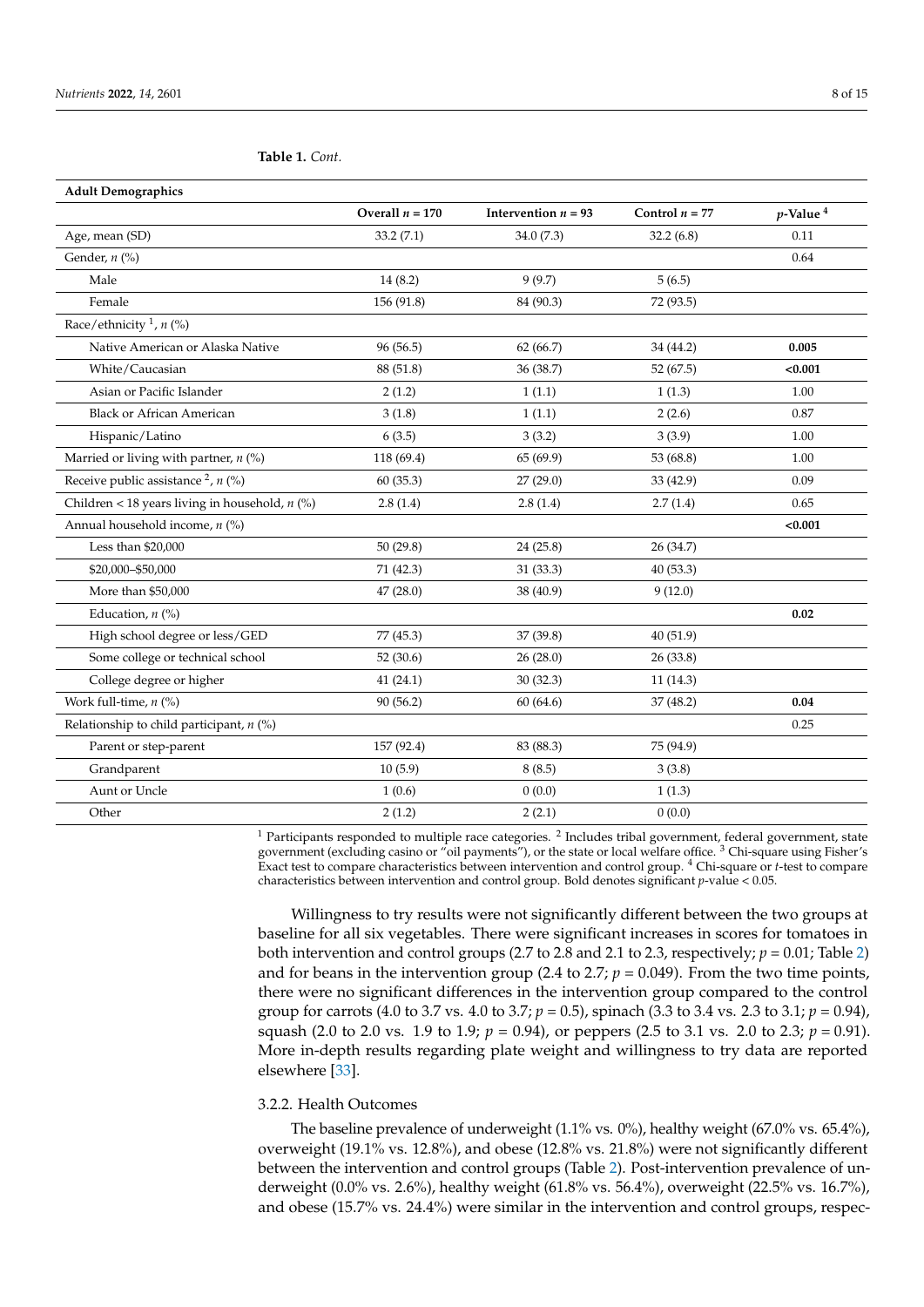tively (Table [2\)](#page-8-0). There were no significant changes in health status among children in either group, with most adults reporting their child had "excellent" or "very good" health at both time points.

<span id="page-8-0"></span>**Table 2.** Differences in baseline and follow-up measurements of outcomes for children in the FRESH study.

| Variable                          | Intervention $n = 94$ |                 | Control $n = 82$ | $p$ -Value <sup>2</sup> |                   |
|-----------------------------------|-----------------------|-----------------|------------------|-------------------------|-------------------|
|                                   | <b>Baseline</b>       | Follow-Up       | <b>Baseline</b>  | Follow-Up               |                   |
| <b>Dietary Intake</b>             |                       |                 |                  |                         |                   |
| Plate Waste, mean $\pm$ SD        |                       |                 |                  |                         |                   |
| Tomatoes                          | $5.6 \pm 8.4$         | $6.7 \pm 8.9$   | $4.4 \pm 7.5$    | $5.4 \pm 9.6$           | 0.94              |
| Carrots                           | $13.4 \pm 12.8$       | $11.5 \pm 11.8$ | $11.5 \pm 12.8$  | $10.2 \pm 12.0$         | 0.76              |
| Spinach                           | $1.4 \pm 1.8$         | $1.9 \pm 2.4$   | $1.4\pm2.0$      | $1.9 \pm 2.6$           | 0.91              |
| Squash                            | $-0.09 \pm 3.2$       | $1.3\pm4.8$     | $0.3\pm3.8$      | $-0.8 \pm 2.4$          | 0.0007            |
| Beans                             | $1.4 \pm 2.7$         | $3.2 \pm 5.3$   | $1.2 \pm 3.2$    | $0.7 \pm 2.0$           | 0.0002            |
| Peppers                           | $2.4\pm5.0$           | $4.9\pm8.0$     | $1.3\pm3.8$      | $2.6 \pm 6.9$           | 0.28              |
| Willingness to Try                |                       |                 |                  |                         |                   |
| Tomatoes                          | $2.7 \pm 1.8$         | $2.8 \pm 1.9$   | $2.1 \pm 1.7$    | $2.3 \pm 1.8$           | 0.01              |
| Carrots                           | $4.0 \pm 1.6$         | $4.0 \pm 1.6$   | $3.7 \pm 1.8$    | $3.7 \pm 1.8$           | 0.50              |
| Spinach                           | $3.3 \pm 1.9$         | $3.4 \pm 1.9$   | $2.3 \pm 1.8$    | $3.1 \pm 2.0$           | 0.94              |
| Squash                            | $2.0 \pm 1.6$         | $2.0 \pm 1.5$   | $1.9 \pm 1.4$    | $1.9 \pm 1.4$           | 0.94              |
| Beans                             | $2.4 \pm 1.8$         | $2.7 \pm 1.9$   | $2.0 \pm 1.5$    | $1.9 \pm 1.5$           | 0.049             |
| Peppers                           | $2.5\pm1.8$           | $3.1 \pm 1.8$   | $2.0 \pm 1.4$    | $2.3 \pm 1.8$           | 0.91              |
| <b>Health Outcomes</b>            |                       |                 |                  |                         |                   |
| BMI (kg/m <sup>2</sup> ), $n$ (%) |                       |                 |                  |                         | 0.31 <sup>3</sup> |
| Underweight                       | 1(1.1)                | 0(0.0)          | 0(0.0)           | 2(2.6)                  |                   |
| Healthy weight                    | 63 (67.0)             | 55(61.8)        | 51 $(65.4)$      | 44 (56.4)               |                   |
| Overweight                        | 18 (19.1)             | 20(22.5)        | 10(12.8)         | 13(16.7)                |                   |
| Obese                             | 12(12.8)              | 14 (15.7)       | 17(21.8)         | 19(24.4)                |                   |
| Health status $\frac{1}{n}$ (%)   |                       |                 |                  |                         | 0.35 <sup>3</sup> |
| Excellent                         | 35 (39.8)             | 39 (47.0)       | 36(49.3)         | 40(56.3)                |                   |
| Very good                         | 38 (43.2)             | 33 (39.8)       | 31(42.5)         | 24(33.8)                |                   |
| Good                              | 13(14.8)              | 10(12.0)        | 5(6.8)           | 6(8.5)                  |                   |
| Fair                              | 2(2.3)                | 1(1.2)          | 1(1.4)           | 1(1.4)                  |                   |
| Poor                              | 0(0.0)                | 0(0.0)          | 0(0.0)           | 0(0.0)                  |                   |

<sup>1</sup> Answered by parent proxy. <sup>2</sup> Analysis of covariance evaluating differences in post-intervention values between intervention and control groups, controlling for pre-intervention values for respective outcome variable (unadjusted for other covariates). <sup>3</sup> Cochran–Mantel–Haenszel chi-squared test *p*-value for difference between intervention arm, adjusted for intervention group and baseline values. Bold denotes significant *p*-value < 0.05.

#### *3.3. Adult Outcomes*

#### 3.3.1. Dietary Intake

Of the 170 adults with baseline data, we were able to obtain follow-up data for 151  $(n = 85$  intervention;  $n = 66$  control). Loss to follow-up was 11.2% among adults. Fruit and vegetable intake at baseline using the F/V Behavior Checklist was similar in the intervention and control groups. Combined fruit and vegetable intake from baseline to follow-up increased slightly in the intervention group, but not in the control group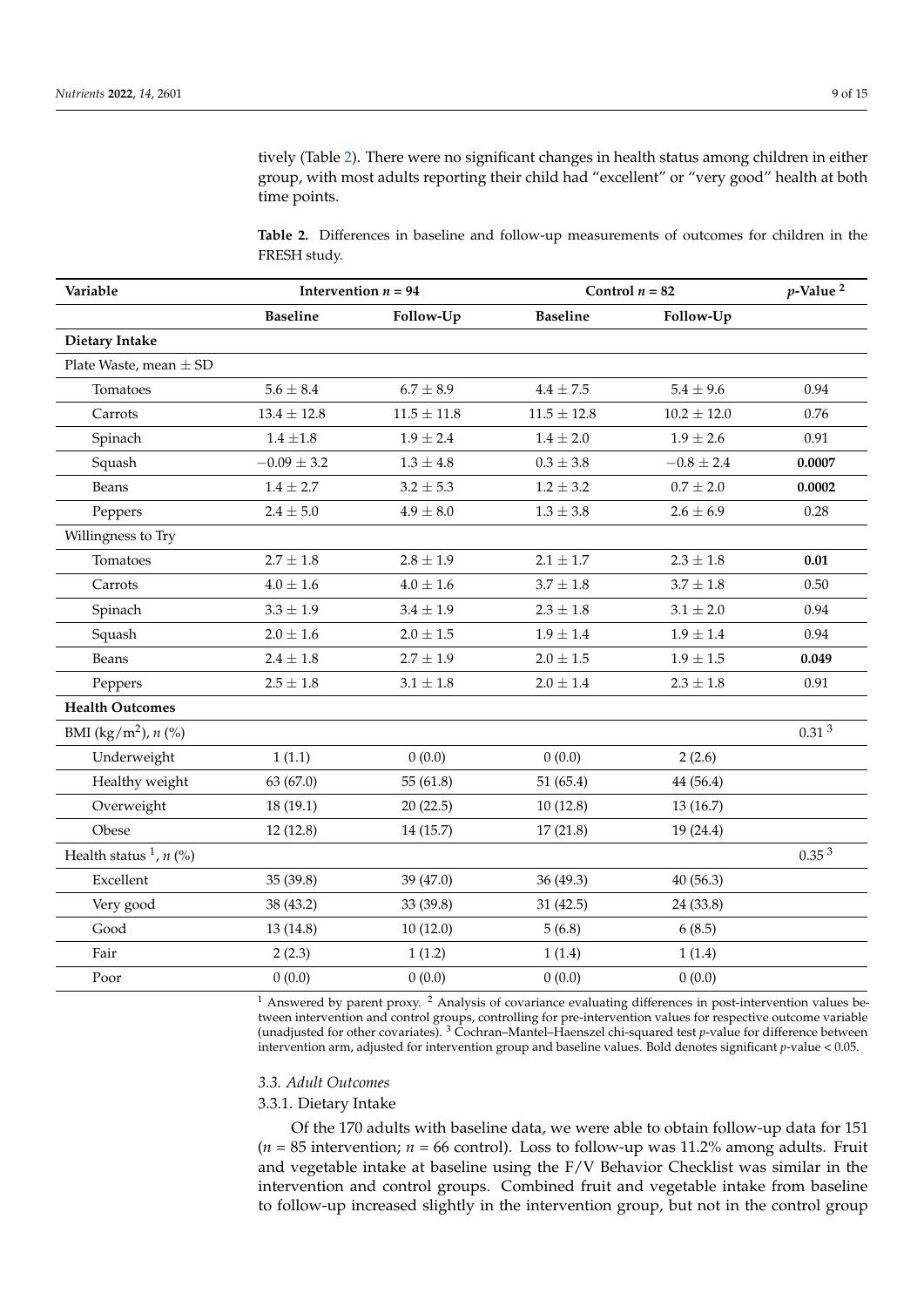(2.2 to 2.6 vs. 2.3 to 2.3, respectively), however results were not significant ( $p = 0.07$ ; Table [3\)](#page-9-0). At baseline, results from the dietary recall show there were no significant differences between the intervention and control groups for total energy, total fat, total added sugar, total fruits, or total vegetables. Results from the dietary recall show that from baseline to follow-up, the mean dietary intake of total energy and total sugar significantly improved in the intervention group (1699.9 to 1480.1; 99.0 to 75.2, respectively). Total sugar also significantly improved from baseline to follow-up among the controls (131.0 to 91.1). Total fat, total fruits, and total vegetables were not significantly different in the intervention group (68.5 to 61.2; 0.5 to 0.4; 1.3 to 1.3, respectively) or the control group (68.5 to 66.2; 0.4 to 0.5; 1.2 to 1.3, respectively) (Table [3\)](#page-9-0) from baseline to follow-up.

<span id="page-9-0"></span>**Table 3.** Differences in baseline and follow-up measurements of outcomes for parents in the FRESH study.

| Variable                                                 | Intervention $n = 93$ |                      | Control $n = 77$   |                    | $p$ -Value <sup>1</sup> |
|----------------------------------------------------------|-----------------------|----------------------|--------------------|--------------------|-------------------------|
|                                                          | <b>Baseline</b>       | Follow-Up            | <b>Baseline</b>    | Follow-Up          |                         |
| Dietary Intake                                           |                       |                      |                    |                    |                         |
| F/V Behavior Checklist, mean $\pm$ SD ( <i>n</i> = 152)  |                       |                      |                    |                    |                         |
| Fruit and vegetable intake (cups per day)                | $2.2 \pm 0.99$        | $2.6 \pm 1.10$       | $2.3 \pm 1.12$     | $2.3 \pm 1.11$     | 0.07                    |
| Dietary recall, mean $\pm$ SD ( <i>n</i> = 167)          |                       |                      |                    |                    |                         |
| Total energy (kcal)                                      | $1699.9 \pm 764.3$    | $1480.1 \pm 708.7^3$ | $1839.4 \pm 767.2$ | $1676.9 \pm 732.1$ | 0.14                    |
| Total fat $(g)$                                          | $68.5 \pm 35.4$       | $61.2 \pm 37.3$      | $68.5 \pm 37.9$    | $66.2 \pm 31.6$    | 0.38                    |
| Total added sugar (g)                                    | $17.5 \pm 16.8$       | $13.5 \pm 13.4^3$    | $25.0\pm20.0$      | $15.5 \pm 14.2^3$  | 0.79                    |
| Total fruits (cup eq.)                                   | $0.5\pm1.0$           | $0.4\,\pm\,0.6$      | $0.4 \pm 0.8$      | $0.5 \pm 0.8$      | 0.14                    |
| Total vegetables (cup eq.)                               | $1.3 \pm 1.0$         | $1.3 \pm 1.2$        | $1.2 \pm 1.0$      | $1.3 \pm 0.9$      | 0.88                    |
| <b>Health Outcomes</b>                                   |                       |                      |                    |                    |                         |
| BMI (kg/m <sup>2</sup> ), $n$ (%)                        |                       |                      |                    |                    | 0.90                    |
| Underweight                                              | 1(1.1)                | 1(1.3)               | 0(0.0)             | 0(0.0)             |                         |
| Healthy weight                                           | 20(21.7)              | 18(24.3)             | 20(23.5)           | 16(24.6)           |                         |
| Overweight                                               | 21(22.8)              | 17(23.0)             | 20(23.5)           | 14(21.5)           |                         |
| Obese                                                    | 50 (54.4)             | 38 (51.4)            | 45(53.0)           | 35(53.8)           |                         |
| Systolic blood pressure, mean $\pm$ SD ( <i>n</i> = 152) | $126.5 \pm 16.6$      | $123.6 \pm 18.6$     | $120.7 \pm 14.4$   | $122.3 \pm 14.6$   | 0.14                    |
| Health status, $n$ (%)                                   |                       |                      |                    |                    | 0.69                    |
| Excellent                                                | 4(4.5)                | 3(3.6)               | 5(6.8)             | 6(8.5)             |                         |
| Very good                                                | 30(34.1)              | 24 (28.9)            | 24 (32.9)          | 21(29.6)           |                         |
| Good                                                     | 40(45.5)              | 43(51.8)             | 32 (43.8)          | 31 (43.7)          |                         |
| Fair                                                     | 12(13.6)              | 11(13.3)             | 11(15.1)           | 10(14.1)           |                         |
| Poor                                                     | 2(2.3)                | 2(2.3)               | 1(1.4)             | 1(1.4)             |                         |
| <b>Food Insecurity</b>                                   |                       |                      |                    |                    |                         |
| Household food security, $n$ (%)                         |                       |                      |                    |                    | 0.63 <sup>2</sup>       |
| High                                                     | 46 (49.5)             | 54 (58.1)            | 36 (46.8)          | 48 (62.3)          |                         |
| Marginal                                                 | 19 (20.4)             | 21(22.6)             | 12(15.6)           | 12(15.6)           |                         |
| Low                                                      | 23 (24.7)             | 17(18.3)             | 27(35.1)           | 18 (23.4)          |                         |
| Very low                                                 | 6(6.5)                | 2(2.2)               | 5(6.5)             | 2(2.6)             |                         |

<sup>1</sup> Analysis of covariance (continuous variables) or Cochran–Mantel–Haenszel chi-squared test (categorical variables) evaluating differences in post-intervention values between intervention and control groups, controlling for pre-intervention values for respective outcome variable (unadjusted for other covariates). <sup>2</sup> Comparison between follow-up groups was significant; baseline values were not significantly different.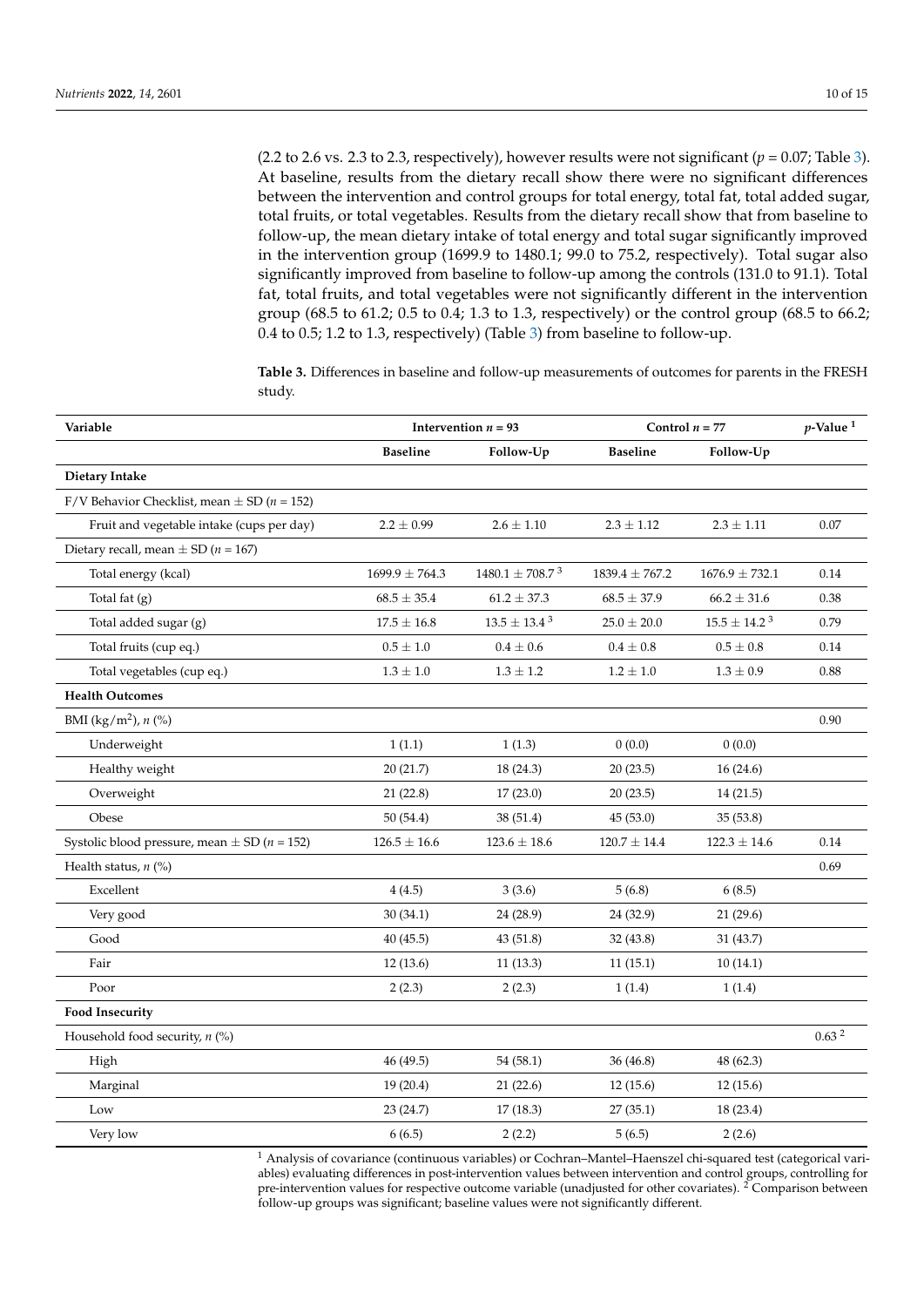#### 3.3.2. Health Outcomes

BMI at post-intervention was not significantly different between the intervention and control groups when adjusted for baseline values; however, most participants in both intervention and control groups were categorized as obese at baseline (54.4% and 53.0%, respectively) and post-intervention (51.4% and 53.8%, respectively). Systolic blood pressure slightly decreased in the intervention group, although not significantly different compared to the control group, from baseline to follow-up (126.5 to 120.7) (Table [3\)](#page-9-0). There were no changes in health status from baseline to follow-up in either group (Table [3\)](#page-9-0).

#### 3.3.3. Food Insecurity

The baseline prevalence of high food security (49.5% vs. 46.8%), marginal food security (20.4% vs. 15.6%), low food security (24.7% vs. 35.1%), and very low food security (6.5% vs. 6.5%) were not significantly different between the intervention and control groups (Table [3\)](#page-9-0). After the intervention, the prevalence of high food security (58.1% vs. 62.3%), marginal food security (22.6% vs. 15.6%,), low food security (18.3% vs. 23.4%), and very low food security (2.2% vs. 2.6%) were also not significantly different between the intervention and control groups. Although more participants reported high food security in both intervention and control groups at follow-up, differences were not significant.

#### **4. Discussion**

The aims of the FRESH study were to improve dietary intake (primary outcome), BMI, systolic blood pressure (adults only), health status, and food insecurity (secondary outcomes) among NA families. FRESH is one of the first comprehensive multi-component, multi-level CBPR studies to use a farm-to-school and parent curricula to build community capacity and reduce obesity risk among NA families attending ECE programs [\[14\]](#page-12-12).

Although the FRESH study did not improve BMI or other secondary outcomes among children, there were significant increases in vegetable intake. Previous studies looking at vegetable intake and BMI improvement among children showed varied results [\[40](#page-13-19)[–42\]](#page-13-20). Some randomized controlled trials found that nutrition interventions that resulted in significant increase of vegetable intake also found a decrease in BMI [\[43\]](#page-13-21), whereas others found no change among BMI [\[42\]](#page-13-20); the latter finding is consistent with our study. One nutrition and gardening intervention that implemented a randomized controlled trial at school found that BMI significantly improved in the intervention group compared to the controls; however, this study involved older children and a longer intervention period [\[44\]](#page-13-22). At follow-up, regarding the willingness to try scale, we found significant increases in scores for tomatoes for both treatment groups and increases in scores for beans in the intervention group. Our findings are similar to the *Nutrition Matters!* curriculum, which found a significant increase in willingness to try scores in three fruits and vegetables among the nutrition and gardening group [\[32\]](#page-13-11), and is consistent with a previous study that found that repeated exposures to vegetables led to an increase in children's willingness to try target vegetables [\[45\]](#page-14-0).

Among the adults, the FRESH study did not improve vegetable intake, BMI, blood pressure, or food security. However, in the intervention group, there was a trend toward increased fruit and vegetable intake from baseline to post-intervention. At follow-up, total sugar intake and total energy significantly improved among the intervention group compared to the controls. Our results differ from a previous online nutritional intervention among NA participants that found an increase in vegetable intake [\[46\]](#page-14-1). However, as the FRESH intervention focused primarily on children with a secondary (passive) component including the parents, significant results were not expected [\[14\]](#page-12-12).

Our study had several strengths. This study used a randomized controlled design, able to compare intervention and control groups. Although the study was underpowered, we still found a trend towards increased vegetable intake  $(p = 0.07)$  in intervention adults. In addition, we used objective measures of vegetable consumption in children rather than a dietary recall, providing a more comprehensive dietary intake. This was noted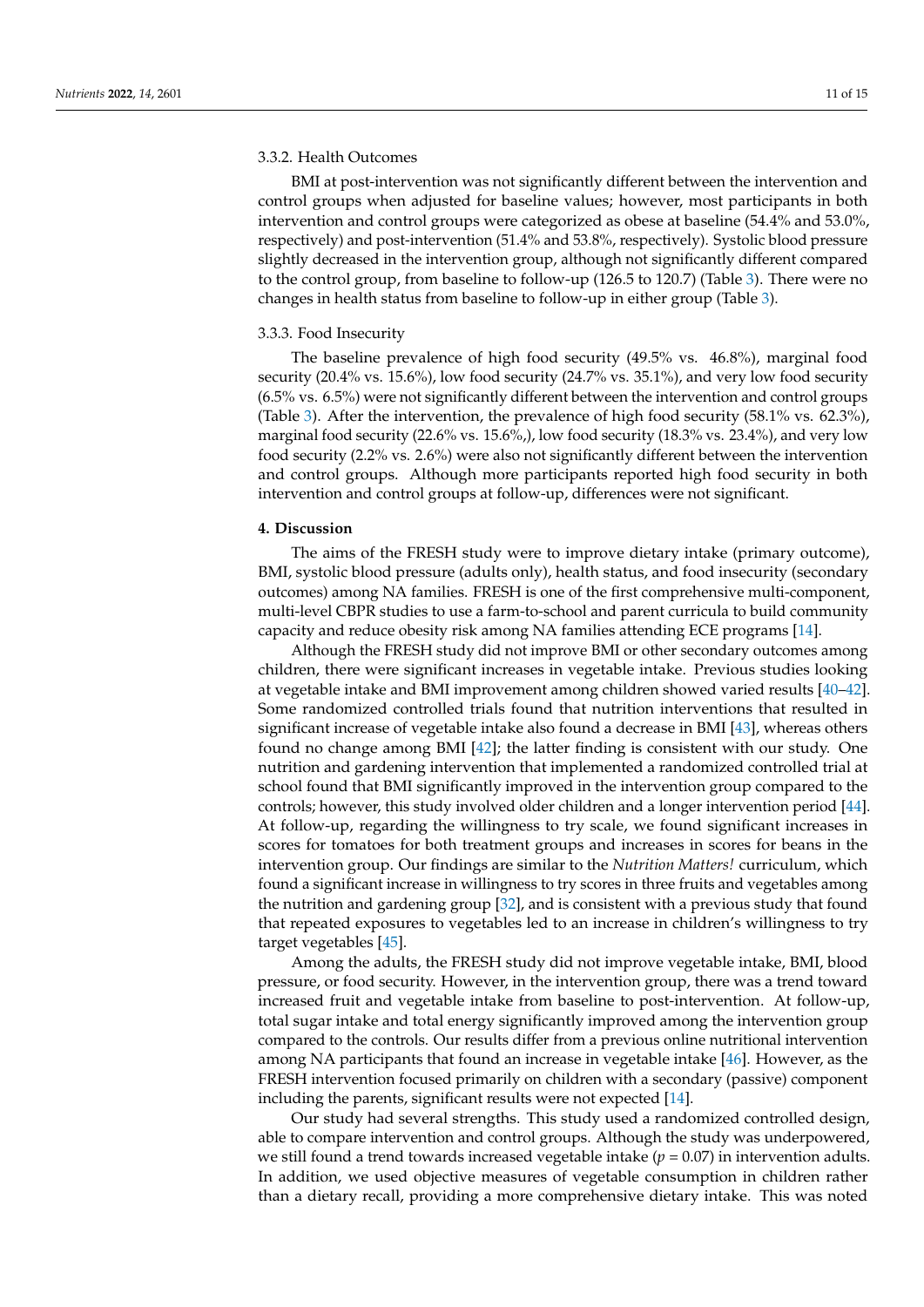as a suggestion among authors in a systematic review on garden-based interventions among preschoolers [\[17\]](#page-12-15). Another strength of our study is providing children with repeat taste exposure of vegetables, which past research has shown to be effective in increasing intake [\[47](#page-14-2)[–55\]](#page-14-3). Furthermore, our study focused on providing the ECE menus with local fresh vegetables, addressing the need for studies that intervene in the social determinants of health. The Osage Nation is a reservation that has limited access to healthy and fresh foods, and this study built upon and strengthened local resources by facilitating the process for supplying the ECEs with the local produce.

The limitations of this study include the challenge of implementing some of the dietary measures among children. For example, there were negative values on plate waste vegetables, which were determined to likely be the result of water condensation. In addition, we did not directly intervene with parents, which contributed to low participation rates in the study's online component of the parent curriculum. Only 56% of parents attended the first week of the online curriculum and 12% attended the final week [\[25\]](#page-13-5). However, in contrast, participation in the in-person component of the parent/family intervention (e.g., family nights) was nearly twice as high as the online participation, although it also decreased as the intervention continued [\[25\]](#page-13-5).

Since the original implementation of the FRESH study, the Osage Nation Harvest Land farm built upon the lessons from the study process and findings to expand its produce to a greater number of tribal programs and services. The Harvest Land farm now features commercial-grade aquaponics systems and eight new state-of-the-art greenhouses, which are able to grow various vegetables year-round. The farm is now in the process of developing a tribally specific community-supported agriculture program, which aims to increase access and intake of fresh produce.

#### **5. Conclusions**

The FRESH study is one of the first farm-to-school interventions, guided by a CBPR orientation, implemented in rural NA ECE programs to assess diet and health outcomes. This study adds to the limited information available with regards to vegetable intake among NA children [\[56\]](#page-14-4). Future interventions to encourage healthy dietary intake among young children should include a comprehensive parent component that supports healthy eating for all members of the family and household, while at the same time continuing to focus on the social determinants of health to build community capacity and systemic resilience. When intervening within NA communities, programs should incorporate use of NA languages, traditional food origin and cultural stories, and the transmission of knowledge from elders as a potential strategy for better inclusion of a family/household approach. Repeating the FRESH intervention in other NA ECE programs, with adaptations specifically tailored to their communities, will aid in testing the feasibility in diverse communities.

**Author Contributions:** T.T. contributed as first author on this paper, contributed to all sections of the paper, and conducted literature reviews. A.H. contributed to the introduction, methods, and discussion sections. A.H. and W.S. performed data analysis and prepared data tables and contributed to the methods and results narrative. M.S. and J.H. reviewed the manuscript in its entirety and added content. V.B.B.J. designed and directed the FRESH study, oversaw all aspects of its implementation, and assisted in the review and editing. All authors have read and agreed to the published version of the manuscript.

**Funding:** This study was funded by the National Institute on Minority Health and Health Disparities (R01MD011266). The funding agency did not participate in the study design, data collection, analysis, decision to publish, or preparation of the manuscript.

**Institutional Review Board Statement:** The study was conducted according to the guidelines of the Declaration of Helsinki, and approved by the Institutional Review Boards of the University of Oklahoma Health Sciences Center (IRB #6531 approved in 2016), OSU-CHS (IRB #2019012 approved in November 2019), and the Osage Nation Congress.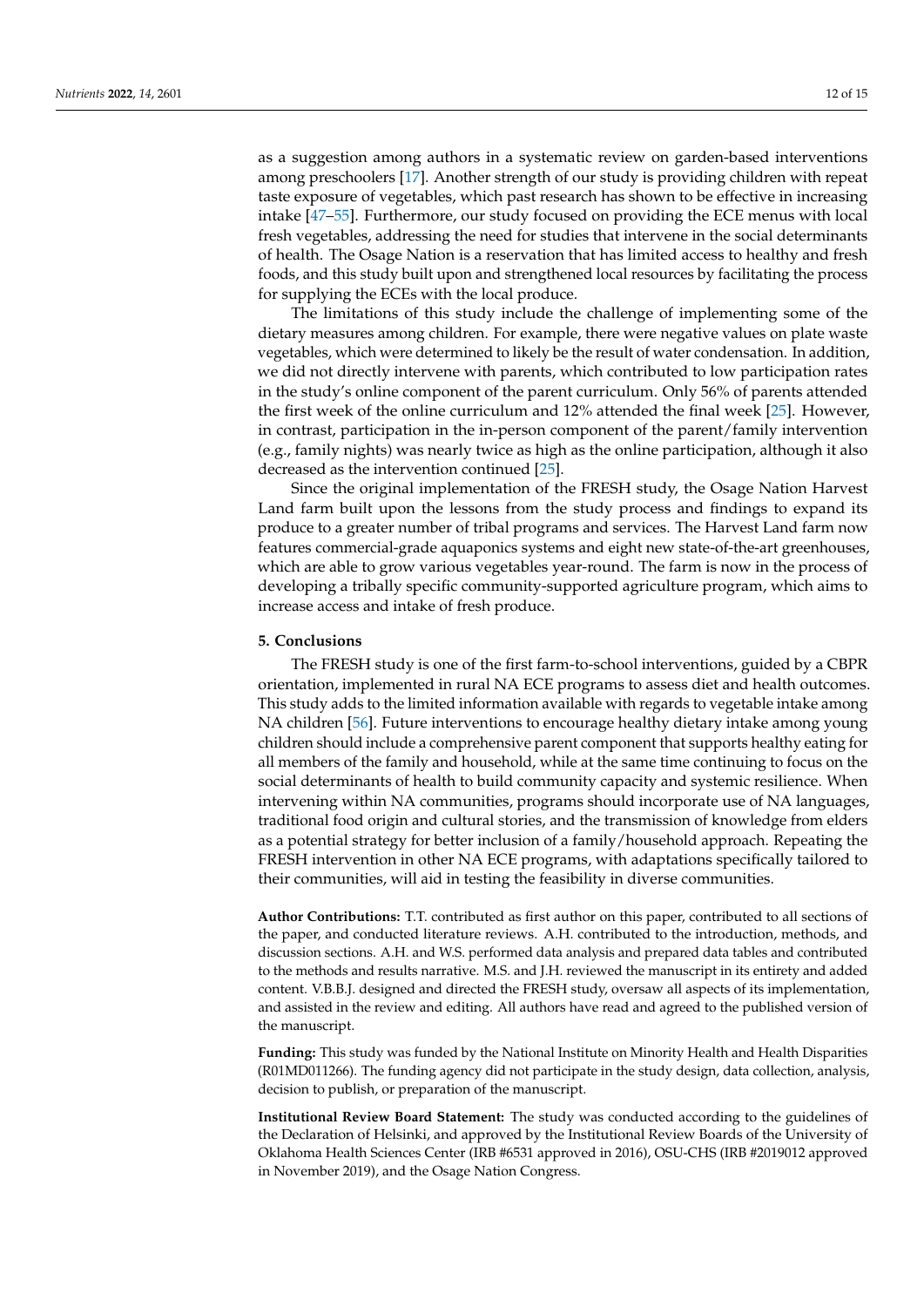**Informed Consent Statement:** This study is a randomized controlled trial (NCT03251950). Informed consent was attained from all subjects involved in the FRESH study.

**Data Availability Statement:** The data presented are accessible upon reasonable request from the corresponding author and can only be released following permission from the senior author and Osage Nation. The data are not publicly available to protect privacy of tribal citizen human subject participants.

**Acknowledgments:** We thank the Osage Nation leaders, ECE teachers, cooks, and program managers, and citizens for their involvement in and support of the FRESH study. We also thank the Osage Nation Leadership Committee who served as the guiding body throughout the duration of the FRESH study and their commitment to address diet-related chronic disease in their communities through participation in the committee and numerous other actions. We thank all research study staff who contributed to the data collection efforts throughout the project. This manuscript has been reviewed by the Osage Nation and approved to publish.

**Conflicts of Interest:** The authors declare no conflict of interest.

### **References**

- <span id="page-12-0"></span>1. Jacobs-Wingo, J.L.; Espey, D.K.; Groom, A.V.; Phillips, L.E.; Haverkamp, D.S.; Sandte, L. Causes and disparities in death rates among urban American Indian and Alaska Native populations, 1999–2009. *Am. J. Public Health* **2016**, *106*, 906–914. [\[CrossRef\]](http://doi.org/10.2105/AJPH.2015.303033)
- <span id="page-12-1"></span>2. Blackwell, D.; Villarroal, M. *Tables of Summary Health Statistics for U.S. Adults: 2016 National Health Interview Survey*; National Center for Health Statistics: Hyattsville, MD, USA, 2018.
- <span id="page-12-2"></span>3. Pan, L.; Freedman, D.S.; Park, S.; Galuska, D.A.; Potter, A.; Blanck, H.M. Changes in obesity among US children aged 2 through 4 years enrolled in WIC during 2010–2016. *JAMA* **2019**, *321*, 2364–2366. [\[CrossRef\]](http://doi.org/10.1001/jama.2019.5051)
- <span id="page-12-3"></span>4. Sanlier, N.; Ulusoy, H.G.; Kocabaş, S.; Çelik, B.; Göbel, P.; Yilmaz, S. Mediterranean Diet Adherence among Preschoolers and its Association with Parents' Beliefs, Attitudes, and Practices. *Ecol. Food Nutr.* **2021**, *60*, 225–243. [\[CrossRef\]](http://doi.org/10.1080/03670244.2020.1833874)
- <span id="page-12-4"></span>5. Scaglioni, S.; De Cosmi, V.; Ciappolino, V.; Parazzini, F.; Brambilla, P.; Agostoni, C. Factors influencing children's eating behaviours. *Nutrients* **2018**, *10*, 706. [\[CrossRef\]](http://doi.org/10.3390/nu10060706)
- <span id="page-12-5"></span>6. Liu, J.; Rehm, C.D.; Onopa, J.; Mozaffarian, D. Trends in diet quality among youth in the United States, 1999–2016. *JAMA* **2020**, *323*, 1161–1174. [\[CrossRef\]](http://doi.org/10.1001/jama.2020.0878)
- <span id="page-12-6"></span>7. Watts, V.; Rockett, H.; Baer, H.; Leppert, J.; Colditz, G. Assessing diet quality in a population of low-income pregnant women: A comparison between Native Americans and whites. *Matern. Child Health J.* **2007**, *11*, 127–136. [\[CrossRef\]](http://doi.org/10.1007/s10995-006-0155-2)
- 8. Ferranti, E.P.; Hartman, T.J.; Elliott, A.J.; Mitchell, D.C.; Angal, J.; Nickleach, D.; Bellissimo, M.; Breslow, R. Peer Reviewed: Diet Quality of Pregnant American Indian Women in the Northern Plains. *Prev. Chron. Dis.* **2019**, *16*, E53.
- <span id="page-12-7"></span>9. Byker Shanks, C.; Ahmed, S.; Dupuis, V.; Tryon, M.; Running Crane, M.; Houghtaling, B.; Garvin, T. Dietary quality varies among adults on the Flathead nation of the confederated Salish and Kootenai tribes in Montana. *J. Community Health* **2020**, *45*, 388–399. [\[CrossRef\]](http://doi.org/10.1007/s10900-019-00753-3)
- <span id="page-12-8"></span>10. Cullen, K.W.; Chen, T.-A. The contribution of the USDA school breakfast and lunch program meals to student daily dietary intake. *Prev. Med. Rep.* **2017**, *5*, 82–85. [\[CrossRef\]](http://doi.org/10.1016/j.pmedr.2016.11.016)
- <span id="page-12-9"></span>11. Matwiejczyk, L.; Mehta, K.; Scott, J.; Tonkin, E.; Coveney, J. Characteristics of effective interventions promoting healthy eating for pre-schoolers in childcare settings: An umbrella review. *Nutrients* **2018**, *10*, 293. [\[CrossRef\]](http://doi.org/10.3390/nu10030293)
- <span id="page-12-10"></span>12. Wetherill, M.S.; Bourque, E.E.; Taniguchi, T.; Love, C.V.; Sisk, M.; Jernigan, V.B.B. Development of a Tribally-led Gardening Curriculum for Indigenous Preschool Children: The FRESH Study. *J. Nutr. Educ. Behav.* **2021**, *53*, 991–995. [\[CrossRef\]](http://doi.org/10.1016/j.jneb.2021.07.011) [\[PubMed\]](http://www.ncbi.nlm.nih.gov/pubmed/34420871)
- <span id="page-12-11"></span>13. Natale, R.A.; Messiah, S.E.; Asfour, L.S.; Uhlhorn, S.B.; Englebert, N.E.; Arheart, K.L. Obesity prevention program in childcare centers: Two-year follow-up. *Am. J. Health Promot.* **2017**, *31*, 502–510. [\[CrossRef\]](http://doi.org/10.1177/0890117116661156) [\[PubMed\]](http://www.ncbi.nlm.nih.gov/pubmed/27630110)
- <span id="page-12-12"></span>14. Jernigan, V.B.B.; Taniguchi, T.; Haslam, A.; Williams, M.B.; Maudrie, T.L.; Nikolaus, C.J.; Wetherill, M.S.; Jacob, T.; Love, C.V.; Sisson, S. Design and Methods of a Participatory Healthy Eating Intervention for Indigenous Children: The FRESH Study. *Front. Public Health* **2022**, *10*, 790008. [\[CrossRef\]](http://doi.org/10.3389/fpubh.2022.790008) [\[PubMed\]](http://www.ncbi.nlm.nih.gov/pubmed/35296044)
- <span id="page-12-13"></span>15. Langellotto, G.A.; Gupta, A. Gardening increases vegetable consumption in school-aged children: A meta-analytical synthesis. *HortTechnology* **2012**, *22*, 430–445. [\[CrossRef\]](http://doi.org/10.21273/HORTTECH.22.4.430)
- <span id="page-12-14"></span>16. Kos, M.; Jerman, J. Preschool children learning about the origin of food, on local farms and in the preschool garden. *Nutr. Food Sci.* **2012**, *42*, 324–331. [\[CrossRef\]](http://doi.org/10.1108/00346651211266836)
- <span id="page-12-15"></span>17. Savoie-Roskos, M.R.; Wengreen, H.; Durward, C. Increasing fruit and vegetable intake among children and youth through gardening-based interventions: A systematic review. *J. Acad. Nutr. Diet.* **2017**, *117*, 240–250. [\[CrossRef\]](http://doi.org/10.1016/j.jand.2016.10.014)
- <span id="page-12-16"></span>18. Triador, L.; Farmer, A.; Maximova, K.; Willows, N.; Kootenay, J. A school gardening and healthy snack program increased Aboriginal First Nations children's preferences toward vegetables and fruit. *J. Nutr. Educ. Behav.* **2015**, *47*, 176–180. [\[CrossRef\]](http://doi.org/10.1016/j.jneb.2014.09.002)
- <span id="page-12-17"></span>19. Wallerstein, N.B.; Duran, B. Using community-based participatory research to address health disparities. *Health Promot. Pract.* **2006**, *7*, 312–323. [\[CrossRef\]](http://doi.org/10.1177/1524839906289376)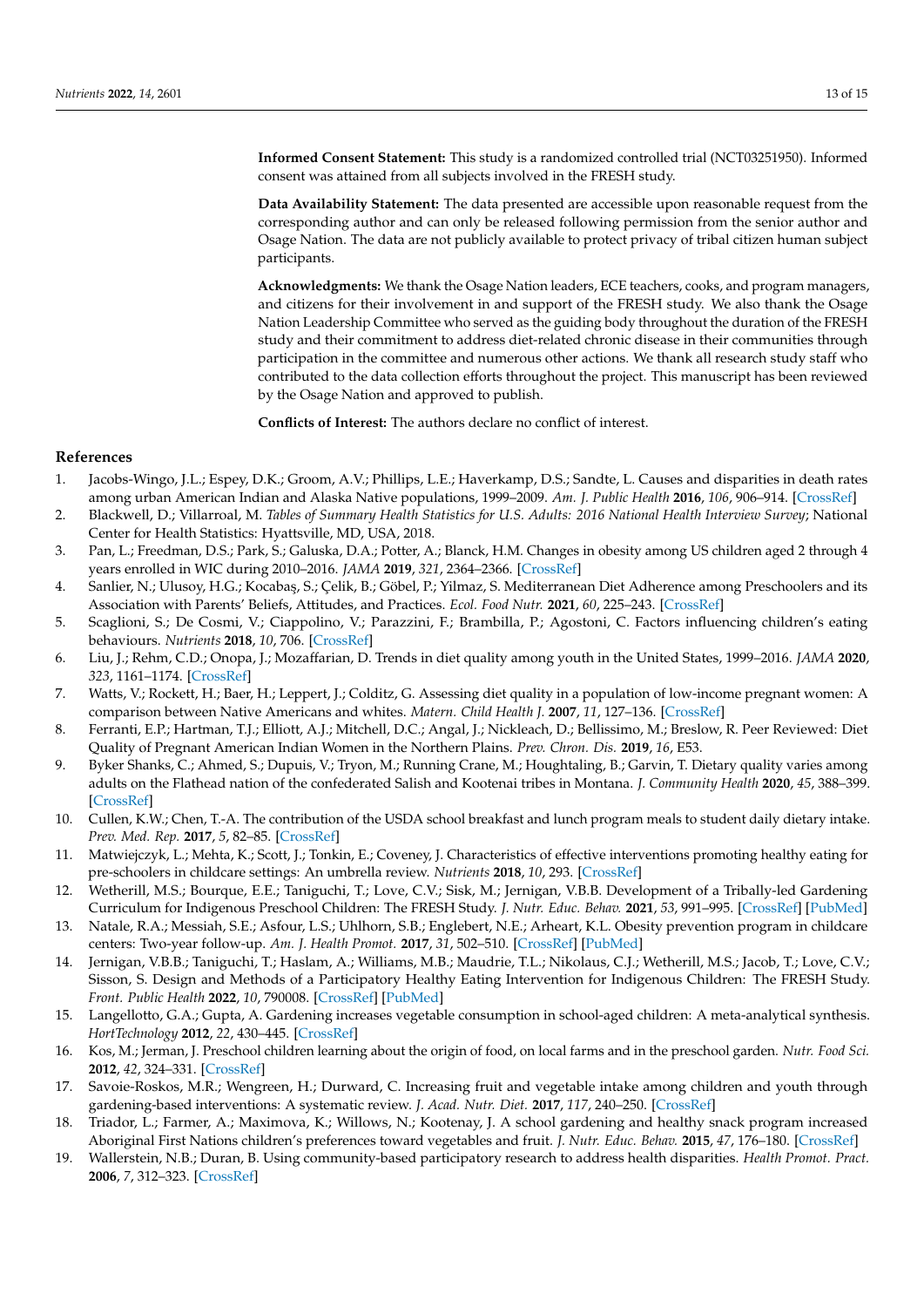- <span id="page-13-0"></span>20. Kalich, K.; Bauer, D.; McPartlin, D. *Early Sprouts: Cultivating Healthy Food Choices in Young Children*; Redleaf Press: St. Paul, MN, USA, 2009.
- <span id="page-13-1"></span>21. Namenek Brouwer, R.J.; Benjamin Neelon, S.E. Watch Me Grow: A garden-based pilot intervention to increase vegetable and fruit intake in preschoolers. *BMC Public Health* **2013**, *13*, 363. [\[CrossRef\]](http://doi.org/10.1186/1471-2458-13-363)
- <span id="page-13-2"></span>22. Los Angeles County Department of Public Health. Healthy Parenting Workshops. 2015. Available online: [http://www.](http://www.choosehealthla.com/wp-content/uploads/2016/09/PDF-6-Healthy-Parenting-Workshops-2nd-Edition-English-Toolkit.pdf) [choosehealthla.com/wp-content/uploads/2016/09/PDF-6-Healthy-Parenting-Workshops-2nd-Edition-English-Toolkit.pdf](http://www.choosehealthla.com/wp-content/uploads/2016/09/PDF-6-Healthy-Parenting-Workshops-2nd-Edition-English-Toolkit.pdf) (accessed on 15 January 2016).
- <span id="page-13-3"></span>23. Bell-Sheeter, A. *Institute of First Nations Development: Food Sovereignty Assessment Tool*, 2nd ed.; First Nations Development Institute: Longmont, CO, USA, 2014.
- <span id="page-13-4"></span>24. Grassroots International. Food for thought and Action 2008. Available online: [https://grassrootsonline.org/what-we-do/](https://grassrootsonline.org/what-we-do/publications-and-resources/educational-resources/food-thought-action/) [publications-and-resources/educational-resources/food-thought-action/](https://grassrootsonline.org/what-we-do/publications-and-resources/educational-resources/food-thought-action/) (accessed on 1 May 2018).
- <span id="page-13-5"></span>25. Haslam, A.; Love, C.; Taniguchi, T.; Williams, M.B.; Wetherill, M.S.; Sisson, S.; Weedn, A.E.; Jacob, T.; Jernigan, V.B.B. Development and Implementation of a Hybrid Online and In-Person Food Sovereignty and Nutrition Education Curriculum for Native American Parents: The FRESH Study. *Health Educ. Behav.* **2022**. [\[CrossRef\]](http://doi.org/10.1177/10901981211067168)
- <span id="page-13-6"></span>26. Sisson, S.B.; Sleet, K.; Rickman, R.; Love, C.; Williams, M.; Jernigan, V.B.B. Impact of the 2017 Child and Adult Care Food Program Meal Pattern Requirement Change on Menu Quality in Tribal Early Care Environments: The Food Resource Equity and Sustainability for Health Study. *Curr. Dev. Nutr.* **2019**, *4*, 12–22. [\[CrossRef\]](http://doi.org/10.1093/cdn/nzz094) [\[PubMed\]](http://www.ncbi.nlm.nih.gov/pubmed/32258995)
- 27. Sisson, S.B.; Sleet, K.; Rickman, R.; Love, C.; Williams, M.; Jernigan, V.B.B. The development of child and adult care food program best-practice menu and training for Native American Head Start programs: The FRESH study. *Prev. Med. Rep.* **2019**, *14*, 100880. [\[CrossRef\]](http://doi.org/10.1016/j.pmedr.2019.100880) [\[PubMed\]](http://www.ncbi.nlm.nih.gov/pubmed/31080707)
- <span id="page-13-7"></span>28. Sleet, K.; Sisson, S.B.; Dev, D.A.; Love, C.; Williams, M.B.; Hoffman, L.A.; Jernigan, V.B.B. The impact of responsive feeding practice training on teacher feeding behaviors in tribal early care and education: The food resource equity and sustainability for health (FRESH) study. *Curr. Dev. Nutr.* **2020**, *4*, 23–32. [\[CrossRef\]](http://doi.org/10.1093/cdn/nzz105)
- <span id="page-13-8"></span>29. Taniguchi, T.E.; Salvatore, A.L.; Williams, M.B.; Love, C.V.; Noonan, C.J.; Cannady, T.K.; Standridge, J.; Fox, J.; Spiegel, J.; Owens, J.; et al. Process Evaluation Tool Development and Fidelity of Healthy Retail Interventions in American Indian Tribally Owned Convenience Stores: The Tribal Health Resilience in Vulnerable Environments (THRIVE) Study. *Curr. Dev. Nutr.* **2020**, *4*, 33–41. [\[CrossRef\]](http://doi.org/10.1093/cdn/nzz073) [\[PubMed\]](http://www.ncbi.nlm.nih.gov/pubmed/32258997)
- <span id="page-13-9"></span>30. Gittelsohn, J.; Suratkar, H.J.; Sacher, S.; Rajan, R.; Rasooly, I.R.; Bednarek, E.; Sharma, S.; Anliker, J.A.A. Process evaluation of Baltimore Healthy Stores: A pilot health intervention program with supermarkets and corner stores in Baltimore City. *Health Promot. Pract.* **2010**, *11*, 723–732. [\[CrossRef\]](http://doi.org/10.1177/1524839908329118) [\[PubMed\]](http://www.ncbi.nlm.nih.gov/pubmed/19144859)
- <span id="page-13-10"></span>31. Bollella, M.; Boccia, L.; Nicklas, T.; Lefkowitz, K.; Pittman, B.; Zang, E.; Williams, C. Assessing dietary intake in preschool children: The healthy start project-New York. *Nutr. Res.* **1999**, *19*, 37–48. [\[CrossRef\]](http://doi.org/10.1016/S0271-5317(98)00174-2)
- <span id="page-13-11"></span>32. Farfan-Ramirez, L.; Diemoz, L.; Gong, E.J.; Lagura, M.A. Curriculum intervention in preschool children: Nutrition Matters! *J. Nutr. Educ. Behav.* **2011**, *43*, S162–S165. [\[CrossRef\]](http://doi.org/10.1016/j.jneb.2011.03.007)
- <span id="page-13-12"></span>33. Wetherill, M.S.; Williams, M.B.; Reese, J.; Taniguchi, T.; Sisson, S.B.; Malek-Lasater, A.D.; Love, C.V.; Jernigan, V.B.B. Methods for Assessing Willingness to Try and Vegetable Consumption among Children in Indigenous Early Childcare Settings: The FRESH Study. *Nutrients* **2022**, *14*, 58. [\[CrossRef\]](http://doi.org/10.3390/nu14010058)
- <span id="page-13-13"></span>34. Automated Self-Administered 24-Hour (ASA24) Dietary Assessment Tool Version 2016. Available online: <https://asa24.nci.nih.gov/> (accessed on 15 February 2020).
- <span id="page-13-14"></span>35. Murphy, S.P.; Kaiser, L.L.; Townsend, M.S.; Allen, L.H. Evaluation of validity of items for a food behavior checklist. *J. Am. Diet. Assoc.* **2001**, *101*, 751–761. [\[CrossRef\]](http://doi.org/10.1016/S0002-8223(01)00189-4)
- <span id="page-13-15"></span>36. Townsend, M.S.; Kaiser, L.L.; Allen, L.H.; Joy, A.B.; Murphy, S.P. Selecting items for a food behavior checklist for a limited-resource audience. *J. Nutr. Educ. Behav.* **2003**, *35*, 69–82. [\[CrossRef\]](http://doi.org/10.1016/S1499-4046(06)60043-2)
- <span id="page-13-16"></span>37. Poskitt, E. Defining childhood obesity: The relative body mass index (BMI). *Acta Paediatr.* **1995**, *84*, 961–963. [\[CrossRef\]](http://doi.org/10.1111/j.1651-2227.1995.tb13806.x) [\[PubMed\]](http://www.ncbi.nlm.nih.gov/pubmed/7488831)
- <span id="page-13-17"></span>38. *Agriculture UDo: US Adult Food Security Survey Module: Three-Stage Design, with Screeners*; US Department of Agriculture, Economic Research Service: Washington, DC, USA, 2012.
- <span id="page-13-18"></span>39. SAS Institute Inc. *SAS 9.4 Statements: Reference*; SAS Institute Inc.: Cary, NC, USA, 2013.
- <span id="page-13-19"></span>40. Davis, J.N.; Pérez, A.; Asigbee, F.M.; Landry, M.J.; Vandyousefi, S.; Ghaddar, R.; Hoover, A.; Jeans, M.; Nikah, K.; Fischer, B. School-based gardening, cooking and nutrition intervention increased vegetable intake but did not reduce BMI: Texas sprouts-a cluster randomized controlled trial. *Int. J. Behav. Nutr. Phys. Act.* **2021**, *18*, 1–14. [\[CrossRef\]](http://doi.org/10.1186/s12966-021-01087-x) [\[PubMed\]](http://www.ncbi.nlm.nih.gov/pubmed/33485354)
- 41. Bacardi-Gascon, M.; Perez-Morales, M.E.; Jimenez-Cruz, A. A six month randomized school intervention and an 18-month follow-up intervention to prevent childhood obesity in Mexican elementary schools. *Nutr. Hosp.* **2012**, *27*, 755–762. [\[PubMed\]](http://www.ncbi.nlm.nih.gov/pubmed/23114940)
- <span id="page-13-20"></span>42. Epstein, L.H.; Gordy, C.C.; Raynor, H.A.; Beddome, M.; Kilanowski, C.K.; Paluch, R. Increasing fruit and vegetable intake and decreasing fat and sugar intake in families at risk for childhood obesity. *Obes Res.* **2001**, *9*, 171–178. [\[CrossRef\]](http://doi.org/10.1038/oby.2001.18)
- <span id="page-13-21"></span>43. Hart, C.N.; Jelalian, E.; Raynor, H.A.; Mehlenbeck, R.; Lloyd-Richardson, E.E.; Kaplan, J.; Flynn-O'Brien, K.; Wing, R.R. Early patterns of food intake in an adolescent weight loss trial as predictors of BMI change. *Eat Behav.* **2010**, *11*, 217–222. [\[CrossRef\]](http://doi.org/10.1016/j.eatbeh.2010.05.001)
- <span id="page-13-22"></span>44. Scherr, R.E.; Linnell, J.D.; Dharmar, M.; Beccarelli, L.M.; Bergman, J.J.; Briggs, M.; Brian, K.M.; Feenstra, G.; Hillhouse, J.C.; Keen, C.L.; et al. A Multicomponent, School-Based Intervention, the Shaping Healthy Choices Program, Improves Nutrition-Related Outcomes. *J. Nutr. Educ. Behav.* **2017**, *49*, 368–379. [\[CrossRef\]](http://doi.org/10.1016/j.jneb.2016.12.007)